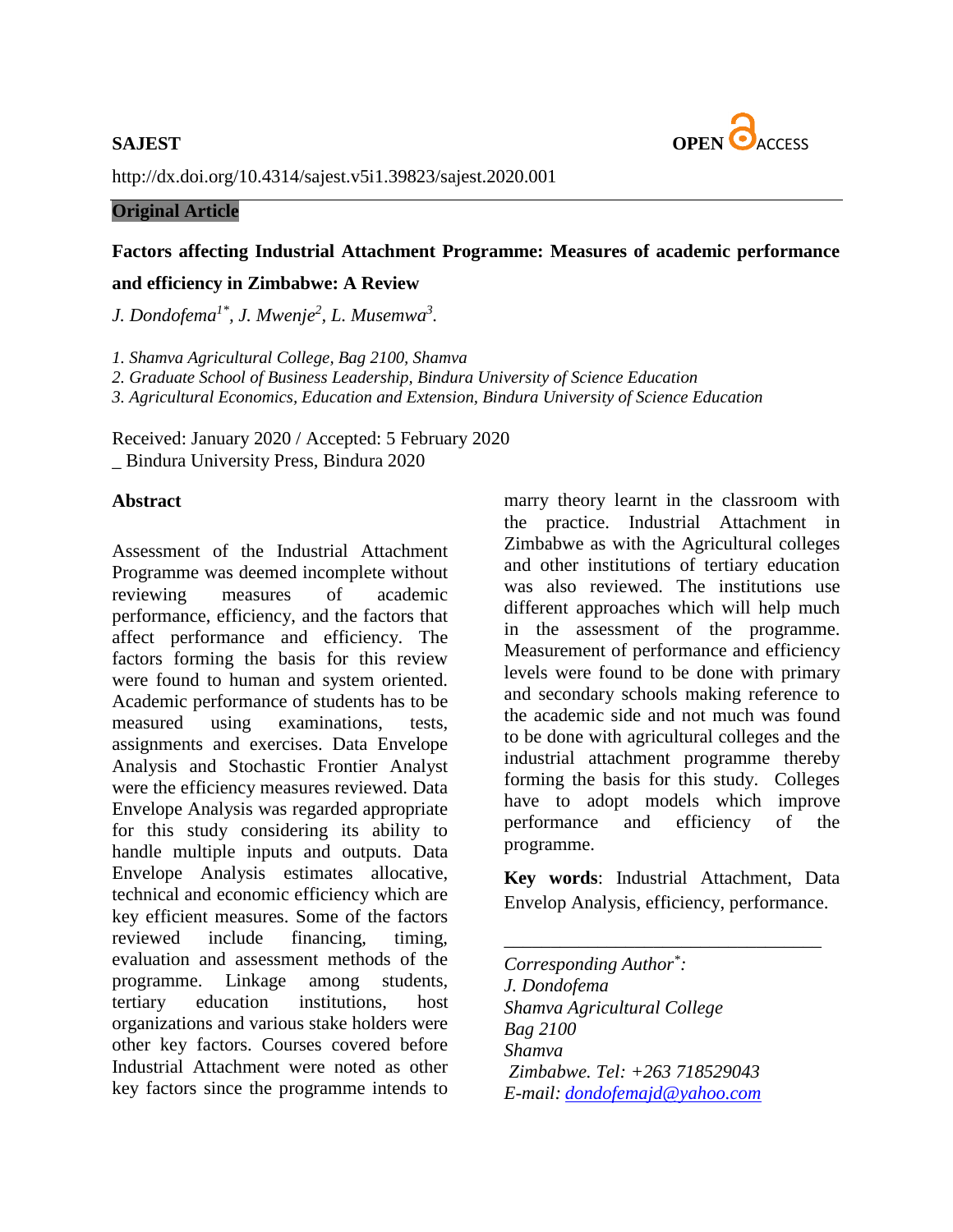### **1. Introduction**

The rampant global adoption of the Industrial Attachment Programme by institutions of tertiary education as a training methodology has triggered the need to assess the performance of students and efficiency of the IAP. Its adoption is in line with the educational reforms mooted from the middle age to date from classical to Progressivism and or Reconstructionist approach. Clark and Jain (2013) indicate that classical education movement was first developed by Martianus Capella advocating education based on traditions for the western culture embracing the study of literature, poetry, drama, philosophy, history, art and languages in the  $18<sup>th</sup>$  and  $19<sup>th</sup>$  centuries. George (2012) reported industrial attachment as a pre-professional programme, which was a result of education reforms from classical to Reconstructionist approach from the  $20<sup>th</sup>$  century (Ari, 2014). Graham (2015) describes industrial attachment as born out of progressivism where progressive education as a pedagogical movement which began late in the  $19<sup>th</sup>$  century persisting in various forms to date. By contrast with classical (Euro-American), most progressive education programmes emphasised learning by doing, hands on, strong emphasis on problem

solving, understanding and action as opposed to rote knowledge, projects and production. Cuban (2015) and Hughes (2015) put it rightly as de-emphasis on text books in favour of varied learning resources putting emphasis on lifelong learning and social skills for societal transformation (Yoko, 2010; Snyder, 2015). Since ever, industrial attachment was adopted in the Zimbabwean set up, especial the agricultural sector without measuring performance and efficiency levels.

Musemwa et al. (2013) reported the need for programme assessment to effectively allocate resources, for identification of best and poor practice and target setting. Monitoring efficiency changes over a specific period, rewards for good performance and good planning are some of the merits for programme assessment. It is the quest for each manager to produce the best in terms of quality and the most in terms of quantity from the least resources availed to become relevant to the organization (Simar and Wilson, 2000). Industrial attachment programme run by institutions of tertiary education including agricultural colleges in Zimbabwe needs to be run with sound management in addressing the points mentioned above to improve on effectiveness and efficiency for

2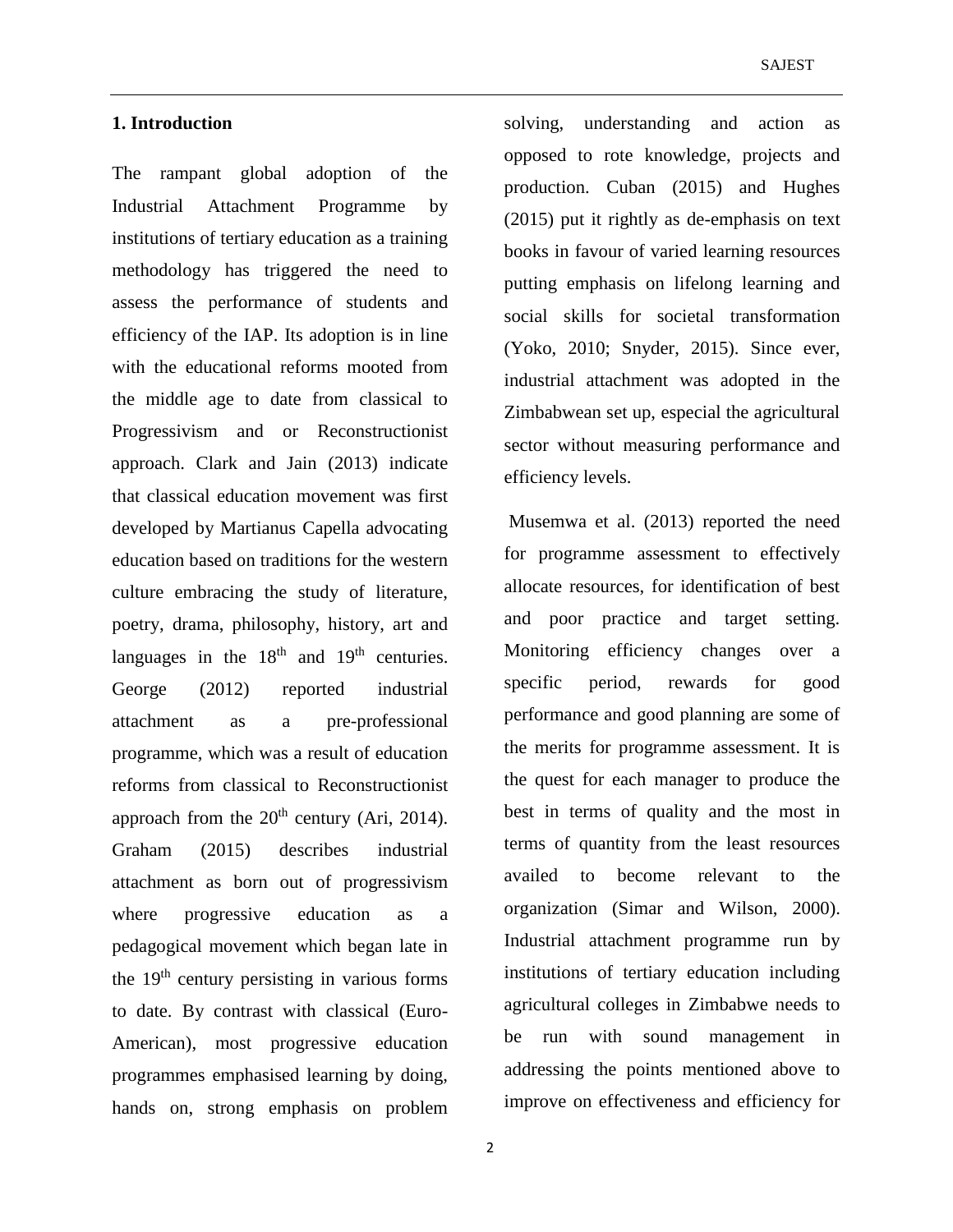sustainability. Measures of academic performance, measures of efficiency, factors affecting efficiency of the IAP and the IAP in Zimbabwe focusing at agricultural colleges and other tertiary education institutions are key areas reviewed in this paper.

Since the industrial attachment is assessed with scores attached to performance in various prescribed areas and it being affected by the theory learnt in the classroom, measures of academic performance were deemed necessary to be reviewed. The measures of academic performance include examination (practical and theory), tests assignments and exercises. Tarusikirwa et al., (2003) reported that these are scored for the purpose of measuring individual or group performance. The industrial attachment and the theory learnt in the classroom require a certain level of performance for accreditation or certification which can only be obtained through measuring performance using the internationally accepted measures of academic performance. Students in agricultural colleges cannot be spared from being assessed using such measures for authenticity of the accreditation at various levels and overally.

Efficiency of the IAP like any other programme or organization consists of technical, allocative and economic efficiency among other types of efficiency. Technical efficiency measures the ability of organizations to produce maximum output from a given set of inputs while allocative reflects the ability to choose the inputs in optimal proportions given their values. Economic efficiency refers to the extent to which waste or other undesirable features are avoided (Tremolet and Binder, 2010). The IAP for the agricultural colleges has to be assessed on technical, allocative and economic efficiencies with the view to improve on how the programme is implemented considering tertiary education institutions, host organizations, students and other stakeholders.

Clements (2010) highlights the perception of the host organization towards the programme, financing of the programme, nature of assessors and timing of the programme as some of the factors which affect the IAP (Hughes and Moore, 1999). These factors determine the level of success of the IAP in attaining the intended objectives depending on the attention given to them and the way they are addressed. Policy makers and implementers have to be aware of these factors in order to obtain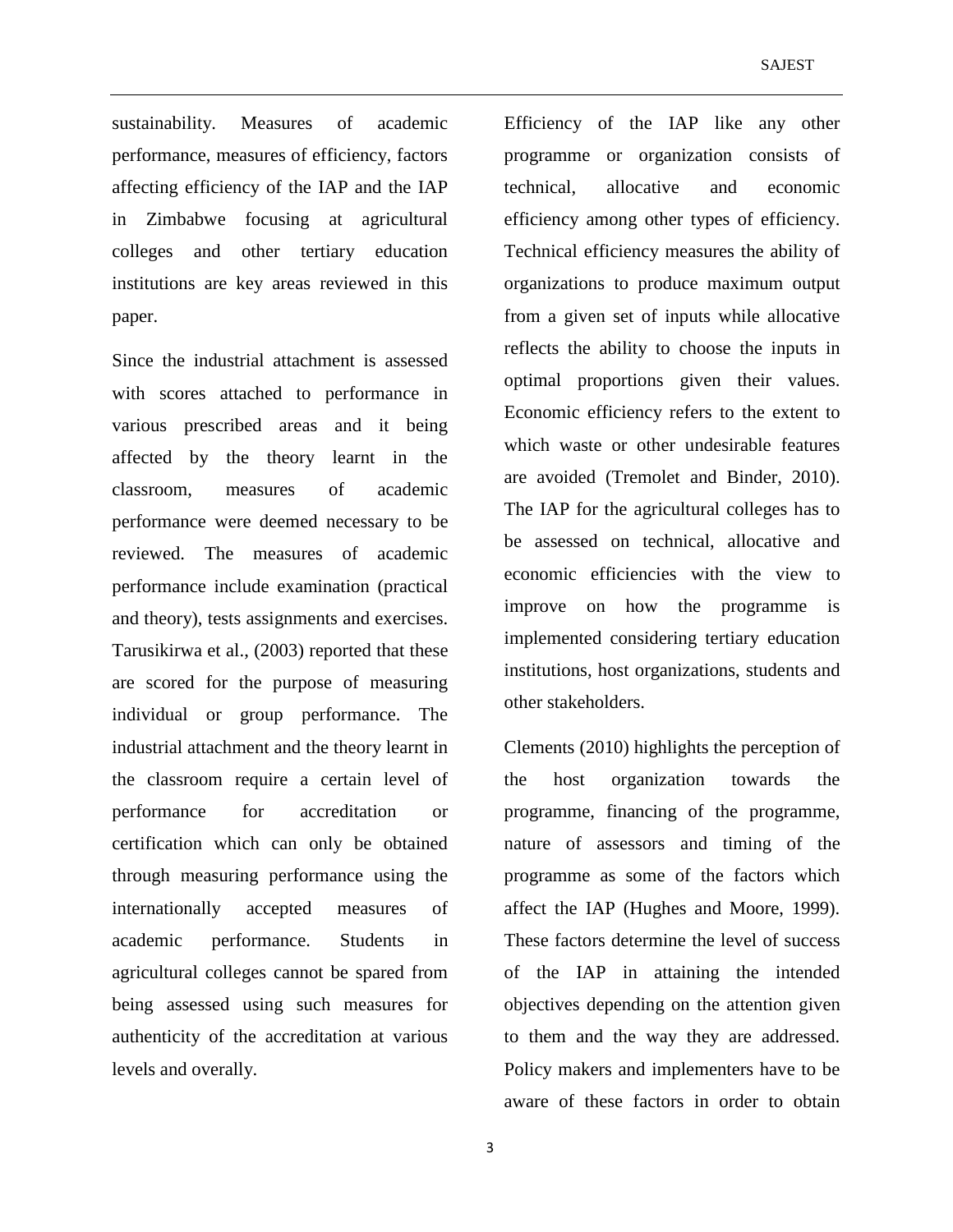satisfactory results out of the IAP. Edziwa and Chivheya (2013) reported the relevancy of the place for attachment as one of the key factors for the student to have an opportunity to maximize the industrial attachment. Munyoro et al. (2016) emphasised the issue of employability and improvement of career prospects as factors of continuous assessment basing on job performance as outcomes of the industrial attachment programme. Increased output has to be recognized from the same level of inputs with the products of the industrial attachment program.

Assessment of the IAP cannot be complete without the measurement of its efficiency which include the Data Envelope Analysis (DEA), the Stochastic Frontier Analyst (SFA) and the Free Disposal Hull (FDH) as outlined, (Farrell, 1957). DEA was found suitable for this study following its ability to handle multiple inputs and outputs, being non-parametric and its compatibility with the Tobit model considered for the factors which affect student performance during the IAP (Coelli et al., 2005). The IAP was seen to be practiced in Zimbabwe by the agricultural colleges and other tertiary education institutions. These included teachers' colleges, vocational training centers, polytechnic colleges and

universities. The Zimbabwe Republic Police (ZRP), Zimbabwe National Army (ZNA) and the Zimbabwe Nurses' Association (ZNA) have also their way of practicing industrial attachment internally apart from specializing in fields undertaken by other tertiary education institutions highlighted above.

It is therefore the gist of this review to focus on measures of academic performance, factors that affect efficiency of the IAP. The IAP in Zimbabwe covering the agricultural colleges and other tertiary education institutions will also be reviewed.

#### **2. Measures of academic performance.**

Academic achievement or performance is the outcome of education. It is the extent to which a student, teacher or institution has achieved their educational goals. Tarusikirwa et al. (2003) indicate that academic performance is commonly measured through written and or practical examinations and or tests, assignments, exercises which are regarded as continuous assessment. However, there is no general agreement on how it is best tested or which aspects are most important either procedural knowledge such as skills or declarative knowledge such as facts or both. Tests, exercises and assignments (continuous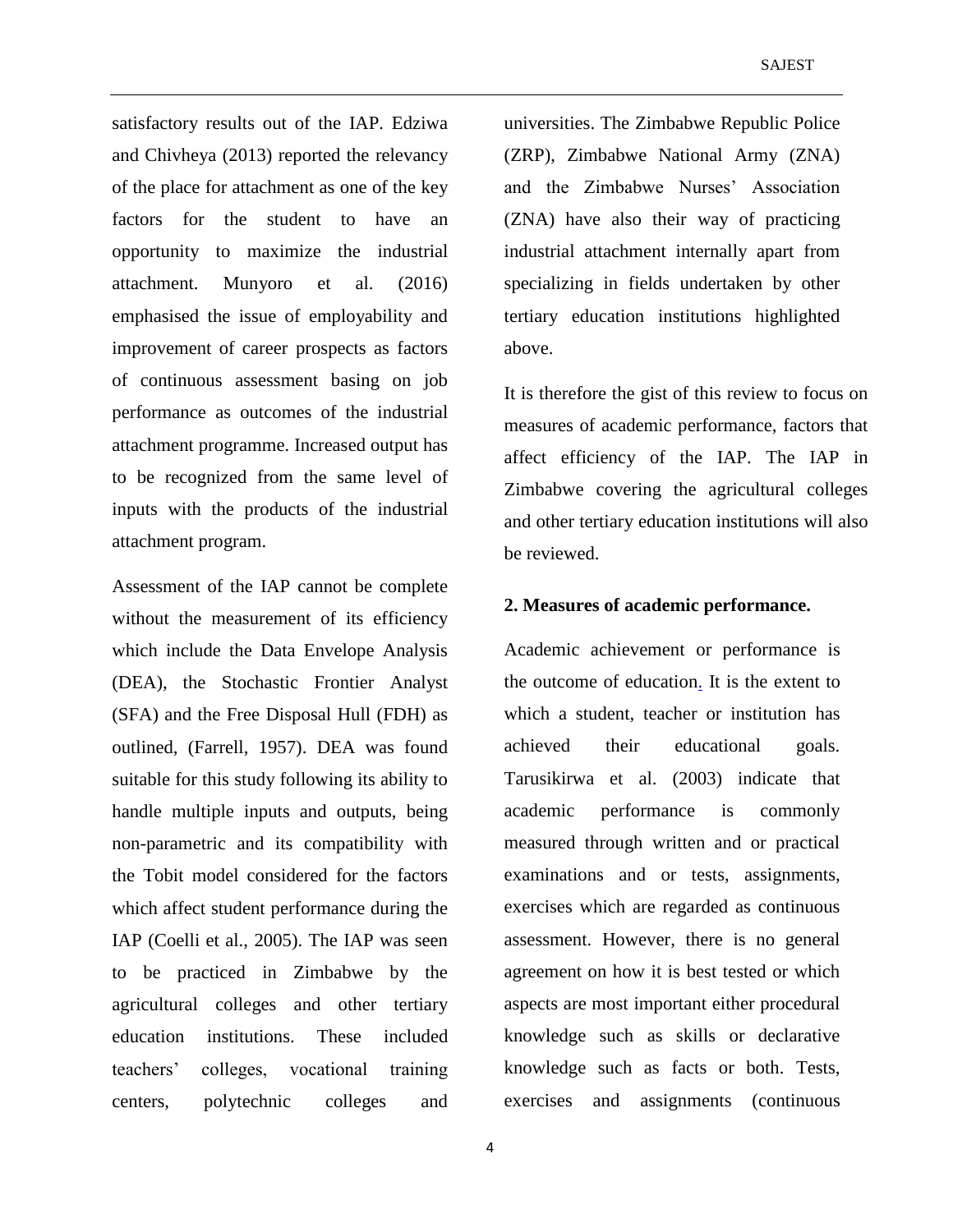assessment) are done in preparation for examinations where exercises cover a component of a topic, tests and assignments may cover a topic or more while examination is for a course and for certification.

Ward et al. (1996) and Tarusikirwa et al., (2003) concur in the measures of performance by indicating that responses to tests, assignments and examinations are scored for the purpose of measuring individual or group performances. In California, the Academic performance index is used to measure the achievement of schools where marks are allocated and classified or grouped coming up with a grading system depicted by symbols (A, B, C, D, E, O, and F), distinction, merit, credit, pass and fail. Classes are also used (1, 2.1, 2.2, 3 and fail) as measures of performance. Stumm (2011) added the element of units as a measure of performance with an array from 1 to 9. This is also adopted worldwide. It is this continuum of grades, classes and units which is qualified by a continuum of words (very poor, poor, good, very good and excellent. Performance before, during and after the IAP is a key indicator on the student, college and host's efficiency in the management of the IAP.

Performance during industrial attachment is a key determinant for the student's preparedness for the job market and therefore has to be measured. In this study assessment on how it is measured is also key since it determines efficiency of the system. Individual differences in academic performance have been linked to personality and intelligence. Students with higher mental ability as demonstrated by tests on Intelligent Quotient (IQ) and those who are higher in conscientiousness or thoroughness (linked to effort and achievement motivation) tend to achieve highly in academic settings. A recent meta-analysis suggested that mental curiosity has an important influence on academic performance in addition to intelligence and conscientiousness (Mahoney et al., 2005; Darling, 2005; Yeung, 2015).

In terms of academic performance there are a whole other group of variables to consider. Some of these variables include: demographic and familial influences, individual characteristics, program resources and content (Mahoney et al., 2005). Socioeconomic status has been found to play a role in the number of students participating in extracurricular activities (Covay and Carbonaro, 2010). Furthermore, it is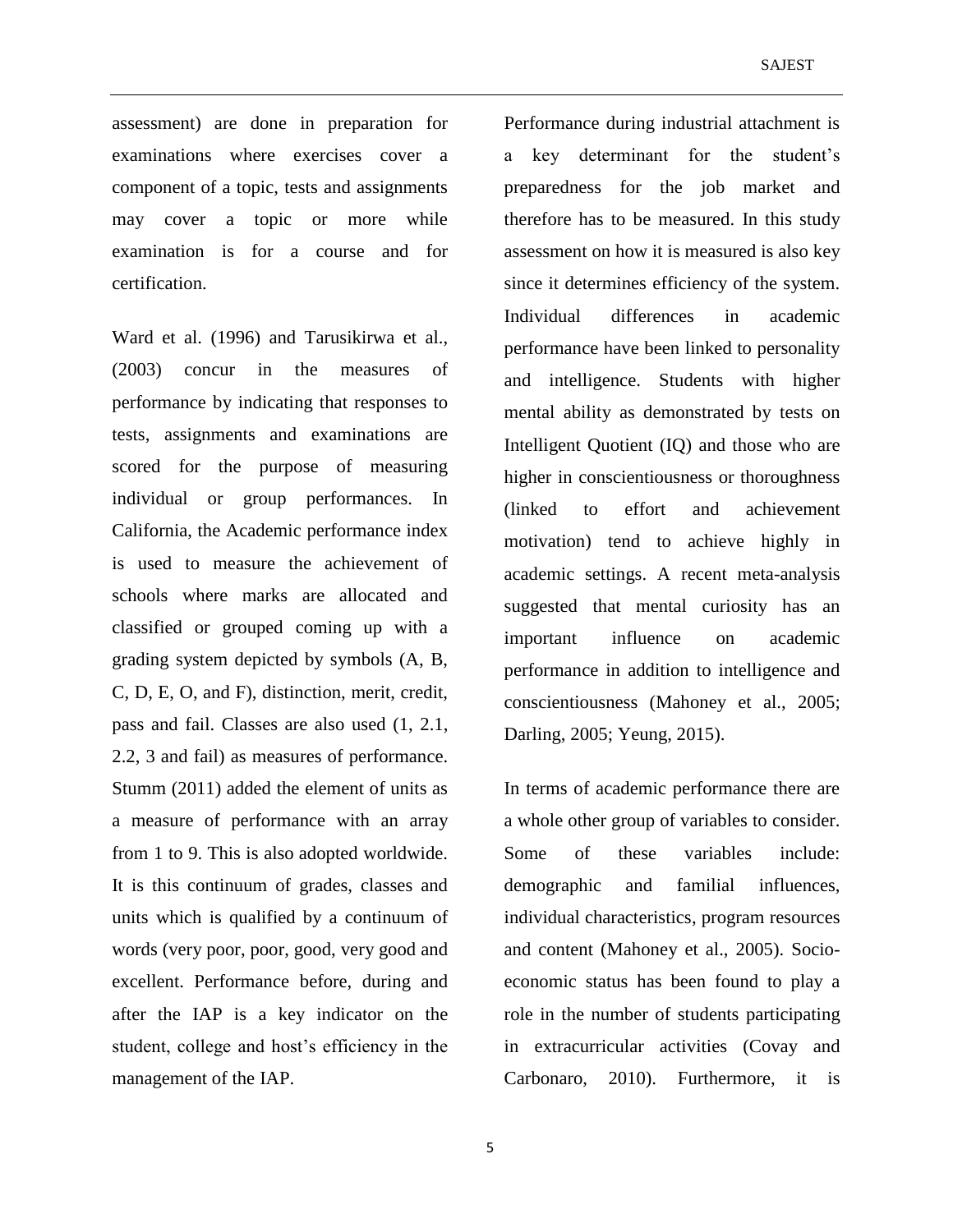suggested that the peer relationships and support that develop in extracurricular activities often affect how individuals perform in school (Eccles and Templeton, 2002). These are also practiced in agricultural colleges during their national sports gala normally held in the month of February each year. With all these variables to consider, it is very important to create a better understanding of how academic achievement can be seen in both a negative and positive light for sound improvement measures.

Assessment forms are designed to capture the performance during the attachment period. A pass/fail decision is made depending on the performance ratings on spelt out areas (Department of Agricultural Education and Farmer Training pass standards 2004). A lot of questions are raised on guidance by the academic institution, framework of awarding marks and if there is sufficient ground to measure the academic performance based on the time that is spent on attachment.

Tertiary educations institutions and their students cannot be spared from such factors and influential activities stretching to the management of the IAP. The variables highlighted need also a closer assessment basing on the review and experiences of the students, colleges and host organisations. Student assessment is done by different assessors from the host organization and college side with different levels of understanding of these factors and knowledge of areas for assessment resulting in significant variants in the scores. Weighting of the scores from the host organization and the college is skewed to the college which does spot visits for attachment which might not give a true reflection on performance and efficiency levels being experienced. Host organisations are not homogeneous which might advantage or disadvantage students.

### **3. Measures of efficiency.**

### *3.1 Efficiency.*

Tremolet and Binder (2010) reported that efficiency minimizes the waste of resources such as physical materials, energy and time, while successfully achieving the desired output. It is the ability to avoid wasting materials, energy, efforts, money, and time in doing something or in producing a desired result. In a more general sense, it is the ability to do things well, successfully, and without waste. In more mathematical or scientific terms, it is a measure of the extent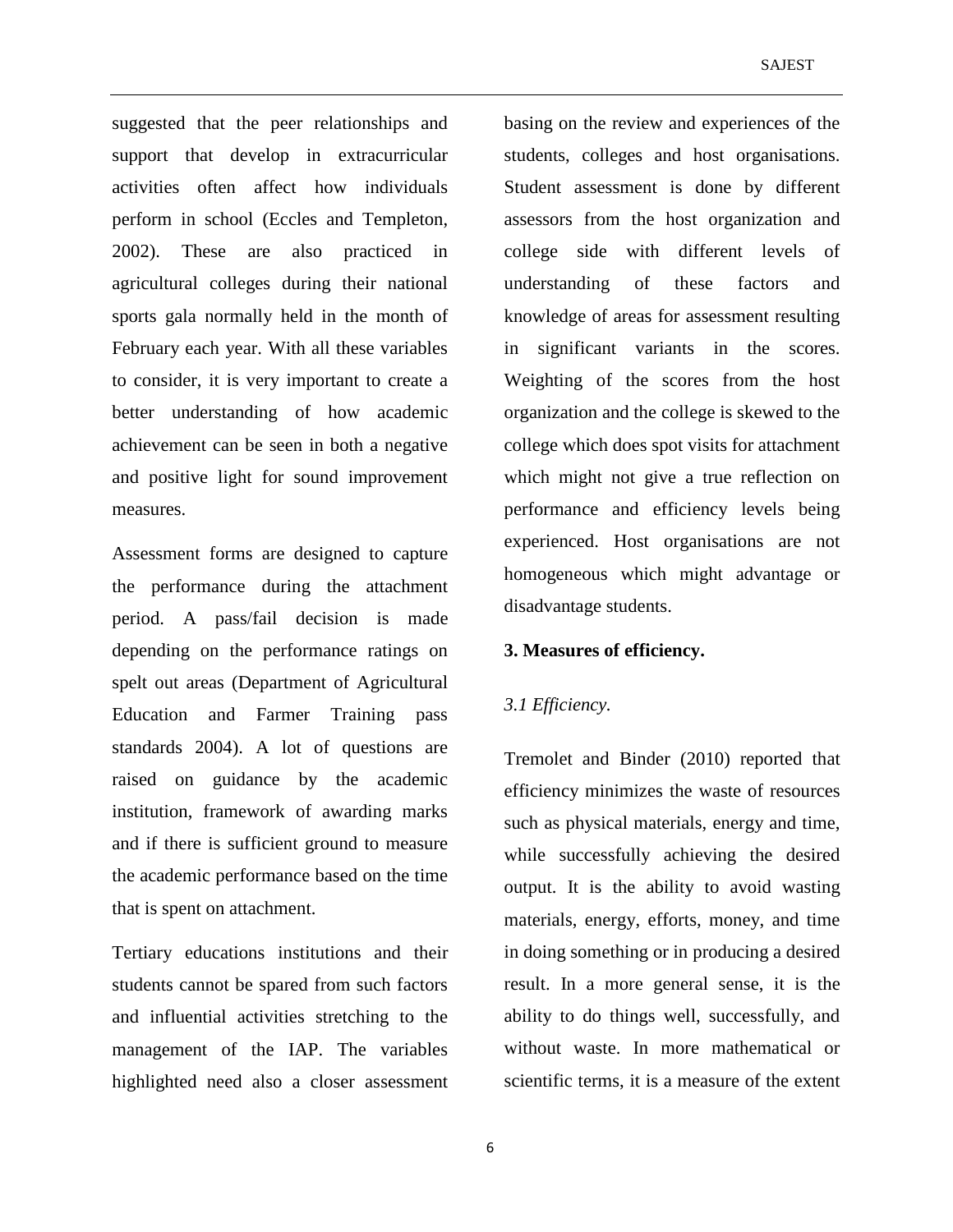to which input is well used for an intended task or function (output). Efficiency, of course, refers to very different inputs and outputs in different fields and industries where in this case focus is on agricultural colleges in the Department of Agricultural Education and Farmer Training.

Efficiency signifies a level of performance that describes a process that uses the lowest amount of inputs to create the greatest amount of outputs. It relates to the use of all inputs in producing any given output, including personal time and energy. This calls for close monitoring and evaluation of the system to improve on efficiency and to improve any form of efficiency, one has to measure it first. Efficiency of the Industrial Attachment Programme run by the agricultural colleges and other tertiary education institutions can be achieved through minimizing wastage of the human, financial, material, capital and time resources allocated for the programme.

Tremolet and Binder (2010) suggested that a performance ratio used by many organizations such as banks, hospitals, government departments and local authorities. In cases where there is a single input and a single output, the efficiency in converting their inputs into outputs can simply be expressed as:

### **Efficiency** = output / input

The ratio of useful output to total input is regarded as efficiency which can be expressed mathematically as r =P/C where P is the amount of useful output produced per the amount of input C (cost of resources consumed), (Tremolet and Binder, 2010). This shows that efficiency is a measurable concept that can be determined by establishing the ratio of useful output to total input. For the industrial attachment under study, there is need therefore to determine the input and the output in order to measure its efficiency. Efficiency is an important attribute because all inputs are scarce. Time, money and raw materials are limited, so it makes sense to try to conserve them while maintaining an acceptable level of output or a general production level, Tremolet and Binder (2010) indicate some forms of efficiency as economic, technical and allocative, to mention some. These forms have measures which might be different or similar depending on the factors considered though the bottom line is the relationship between the input and the output.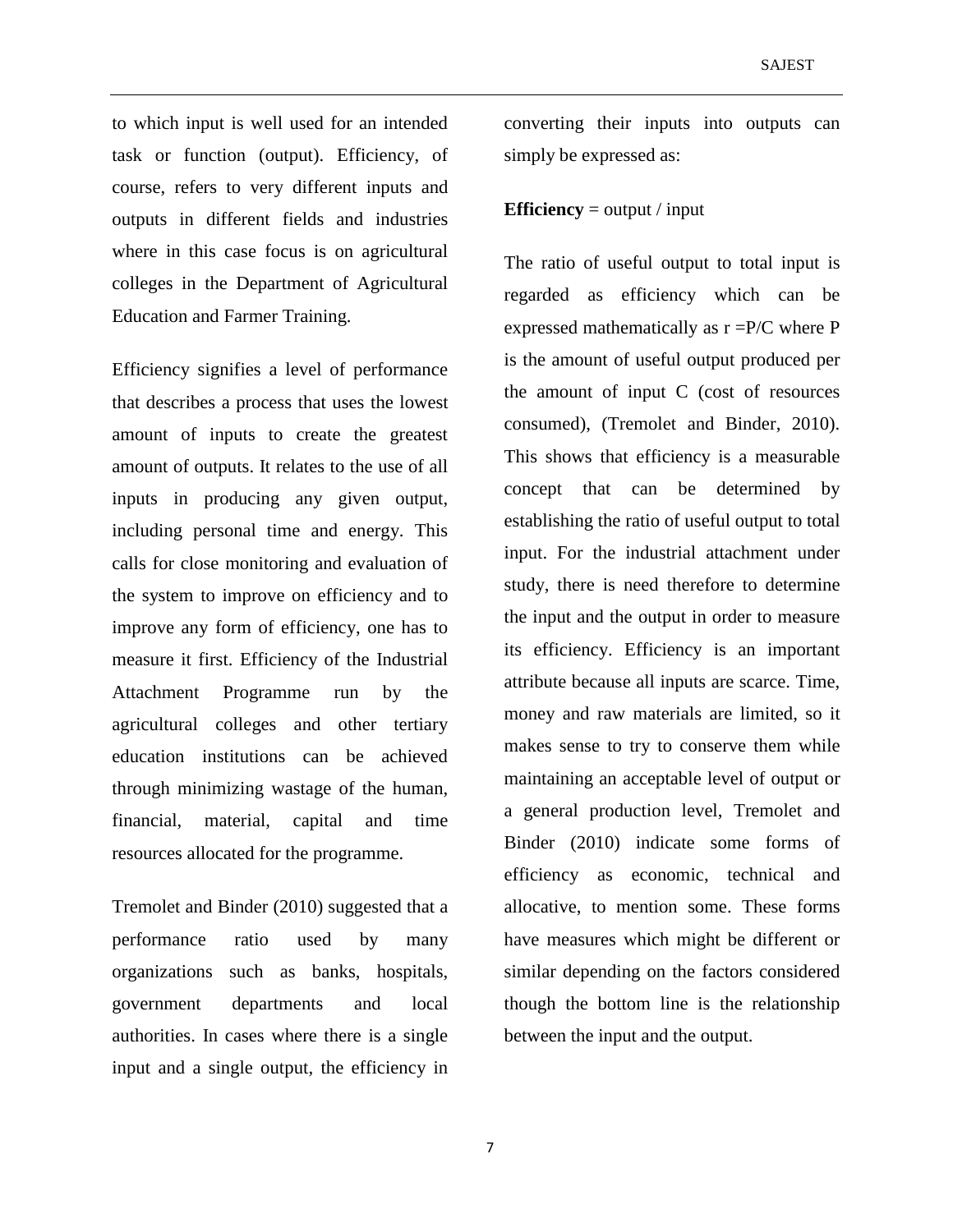# *3.1.1 Economic efficiency*

The economic efficiency is measured by the global economic performance of the firm, that is, by its ability to make its operations profitable. Farrell (1957) defined the economic efficiency by the product of technical efficiency and the allocative efficiency. According to his example, it appears that a firm cannot be 100% efficient economically if it is not 100% efficient technically and at the same time 100% efficient allocativelly. The economic efficiency can be separated into two distinct criteria and is therefore only the resultant of those two measures. As it is shown by Coelli et al., (2005) and Ajibefun and Daramola, (2003) this definition seems to be accepted universally. This refers to the optimization of resources in order to best serve each person in that economic state. There is no specific threshold that determines the efficiency of an economy but indications include goods and services being produced at the lowest possible cost and labour being performed with the greatest possible output. In other words, it is the extent to which waste or other undesirable features are avoided. Economic efficiency as an aggregate performance measure of an economy, the industrial attachment

programme should be seen to prepare and contribute significantly to such levels as the GDP for economic turnaround. Colleges and firms as Decision Making Units working in collaboration should address the optimisation of resources to best serve the various categories of consumers for economic growth through the provision of goods and services as per consumer expectation (Wautabouna, 2012). The industrial attachment programme in the agricultural set up, especially for Zimbabwe has to economically efficient since agriculture is one of the economic factors which led to Zimbabwe losing its Bread Basket status for Southern Africa. Students on attachment have to be monitored especially the productive sector for quality management than denying them access to expensive and sensitive technology (Edziwa and Chivheya, 2015).

### *3.1.2 Allocative efficiency*

Rodriguez-Alvarez et al. (2007) reported that the allocative efficiency puts in relation the inputs utilizations by the enterprise according to the current prices on the market. The allocative efficiency is necessary if the firm maximizes its profits or minimizes its costs at a given level of production. This is another form of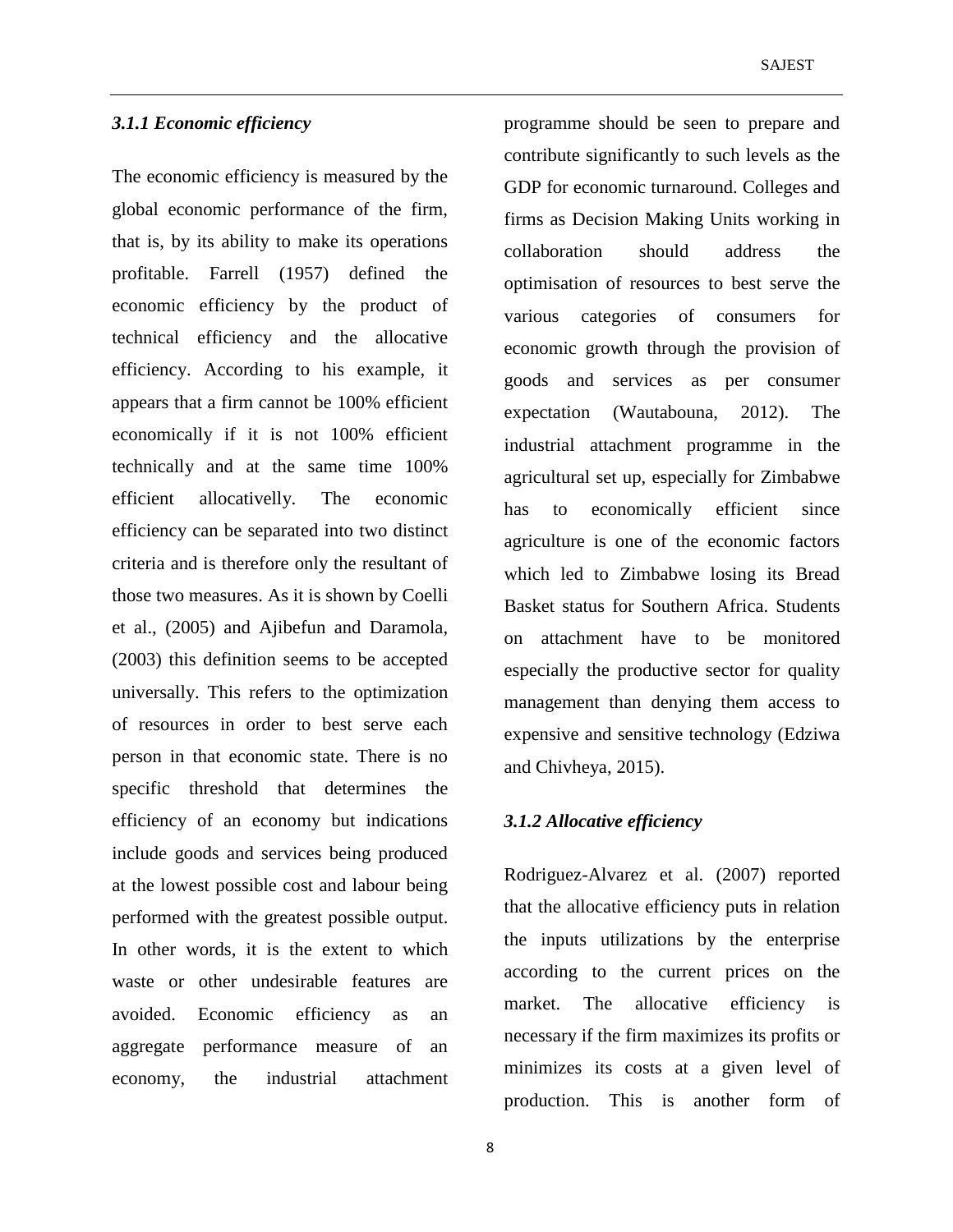efficiency referring to the optional distribution of goods and services. This is quite critical when agricultural colleges and other tertiary education institutions distribute resources for the IAP, especially the student fees, vehicles, fuel and the human resource for student follow up and other administrative issues. Munyoro et al. (2016) noted the absence of a unit to coordinate the industrial attachment programme, fostering closer liaison with the industry, monitoring quality assurance procedures, carrying out regular reviews of the attachment programme in line with the changing and challenging environments, no vehicles allocated specifically for industrial attachment programme, absence of a specific budget for the programme, follow up visits given last preference in allocation of resources leading to some students completing attachment unassessed by the college. This is happening in the agricultural colleges and calls for immediate address to improve on the allocative efficiency and general management of the programme.

### *3.1.3 Technical efficiency*

Technical efficiency measures the way that a firm chooses the quantity of inputs that is used in the production process for maximum output. Lovell (1993) defines technical

efficiency as the efficiency of a production unit in terms of a comparison between observed and optimal values of its output and input. The comparison can take the form of the ratio of observed output to maximum potential output obtainable from the given input, or the ratio of minimum potential input to observed input required to produce the given output. In these two comparisons the optimum is defined in terms of production possibilities. Koopmans (1951) suggested a definition of technical efficiency by indicating that an input-output vector is technically efficient if, and only if, increasing any output or decreasing any input is possible only by decreasing some other output or increasing some other input. Watkins et al. (2014) suggested a measure of technical efficiency in rice production in line with other studies done with hospitals and banks. Musemwa et al. (2013) had measures of Technical Efficiency on farm set ups for Mashonaland Central Province. In all the scenarios, technical efficiency was measured to assess how well the available minimum inputs were used for the production of maximum outputs in service delivery and crop yields. Nothing was done specifically for the agricultural colleges where costs of student follow ups in terms of vehicle hire, fuel staff allowances and communication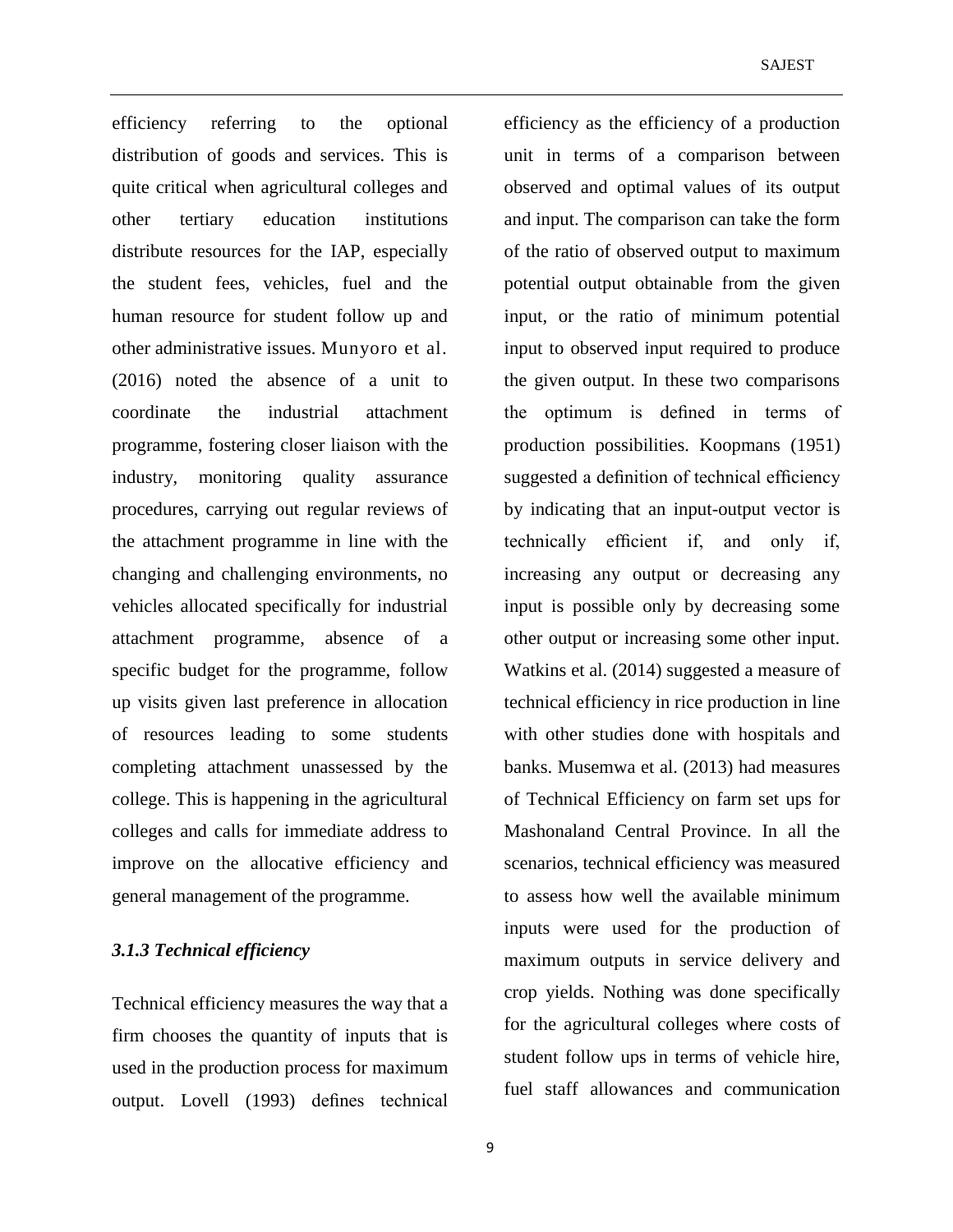can be considered as inputs while number of students assessed and student performance can be regarded as outputs. The farms, hospitals and banks are of relevance since students are attached in these areas.

### *3.2 Measuring Efficiency*

In general, measuring of efficiency should be viewed in terms of how an organization uses its resources, such as available funding and staff, to achieve organizational objectives. It is applying these resources in such a way as to maximize their contribution to organizational outputs that is the goods and services it provides (Sherman, 2013).

Sherman (2013) presented six efficiency measures which are per unit costs, cycle time, response time, backlog, per unit full time equivalents and staffing ratios. Per unit costs reveal resources consumed in producing a unit of service and cycle time measures the time taken to complete a process. On the other end, response time measures time taken to respond to a request for service. It is regarded as a key measure of customer satisfaction as it indicates how much "waiting or queue-time" customers wait for a service response. In addition, backlog measures the amount of work in queue, waiting to be processed. One way is

to measure total work in queue waiting to be processed. Another way is to measure backlog as the amount of work not processed within a required or targeted time frame**.** Per unit full-time equivalents (FTE's) measures how many employees are required to fulfill a unit of work and staffing ratios through computing a ratio of staffing to a particular function or in comparison to the total organization.

These efficient measures will be considered in this study looking at how best they fit and address the assessment of the IAP. In this regard, it may mean consideration of some and not all depending on how they address the focus of the study.

# *3.3 Measuring efficiency of service provision*

Tremolet and Binder (2010) reported that the specific types of measures used by an organization may vary depending on its operations, goals and objectives. Ideally, these measures should be linked to an organization's quantifiable objectives and performance standards. Agricultural colleges have quantifiable objectives and performance standards to be linked with the measures of efficiency which are not currently in place. Services are provided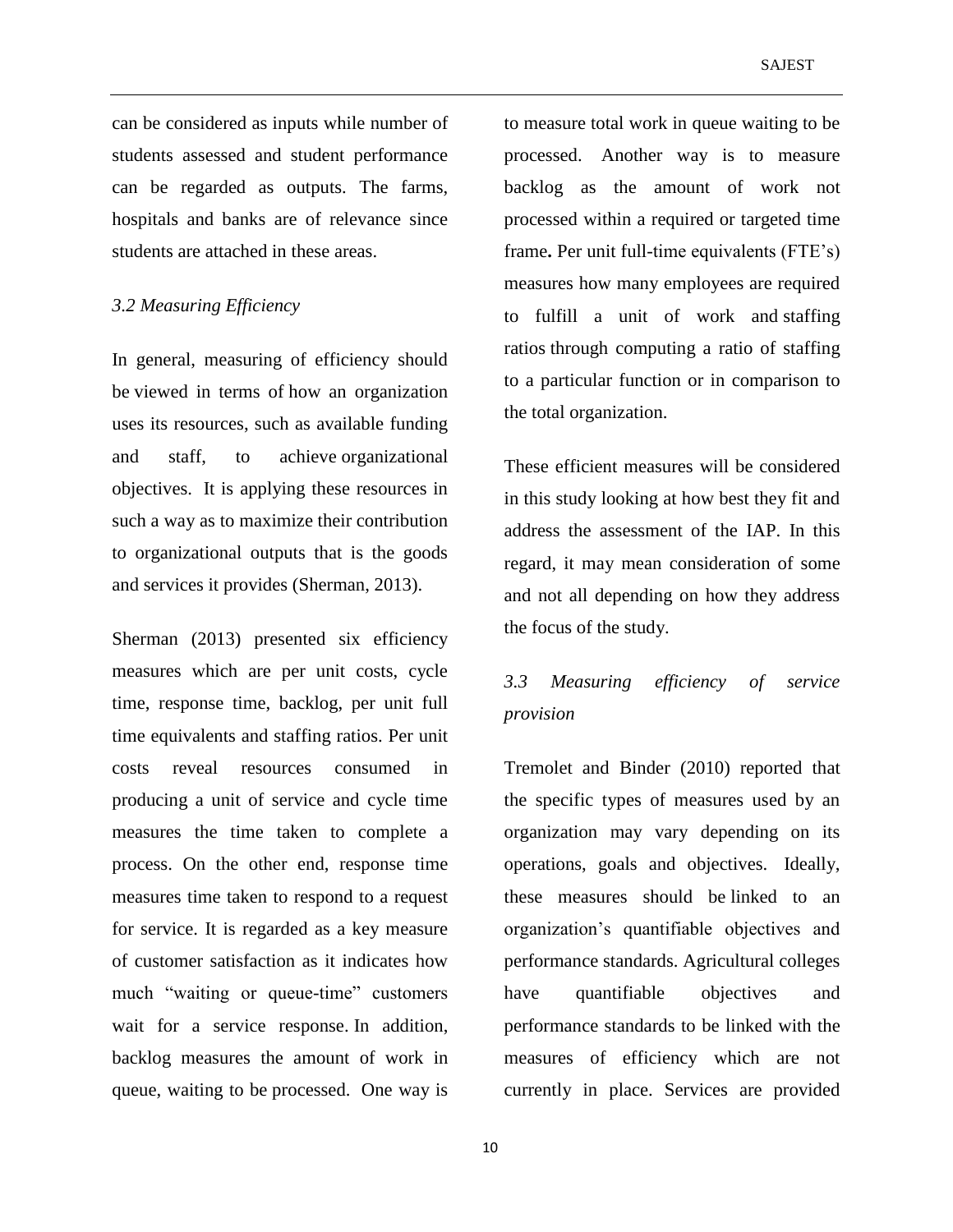efficiently when they are provided at a fair and reasonable price for all consumers while allowing the supplier to cover the incurred costs and get a fair return on its investment. It is noted that efficiency is important in keeping costs down, reducing dependence on government assistance and freeing resources for business expansion and maintenance (Shirley and Ménard, 2002). This aspect of reducing dependence on government subsidy and freeing resources for investment is a major concern in assessing efficiency of the attachment programme since the institutions under study are government owned.

Core Overall Performance indicators include specific core indices, such as volume billed per worker, quality of service, losses, coverage and financial data. These measures are generally available and provide the simplest way to perform comparisons. However, such indicators are by definition partial that is they examine a series of performance dimensions and do not allow to take interactions and the overall picture into account and may fail to account for the relationships among the different factors (Berg and Padowski, 2007). These were seen not to address the aspect under study and the issue of core overall performance

will not be used to quantify variables, however can be used in other studies.

Performance Scores (based) on production or costs estimates) is the metric approach allows quantitative measurement of relative performance (cost efficiency, technical efficiency, scale efficiency,

allocative efficiency and efficiency change). Performance can be compared with other utilities and rankings can be based on the analysis of production patterns and cost structures (Berg and Padowski, 2007).

*3.4 Efficiency measures involving a comparison with the most efficient frontier.* 

Lovell, 1993 defines the efficiency of a production unit in terms of a comparison between observed and optimal values of its output and input. The comparison can take the form of the ratio of observed to maximum potential output obtainable from the given input, or the ratio of minimum potential to observed input required to produce the given output. In these two comparisons the optimum is defined in terms of production possibilities (frontiers), and efficiency is technical (Koopmans, 1951).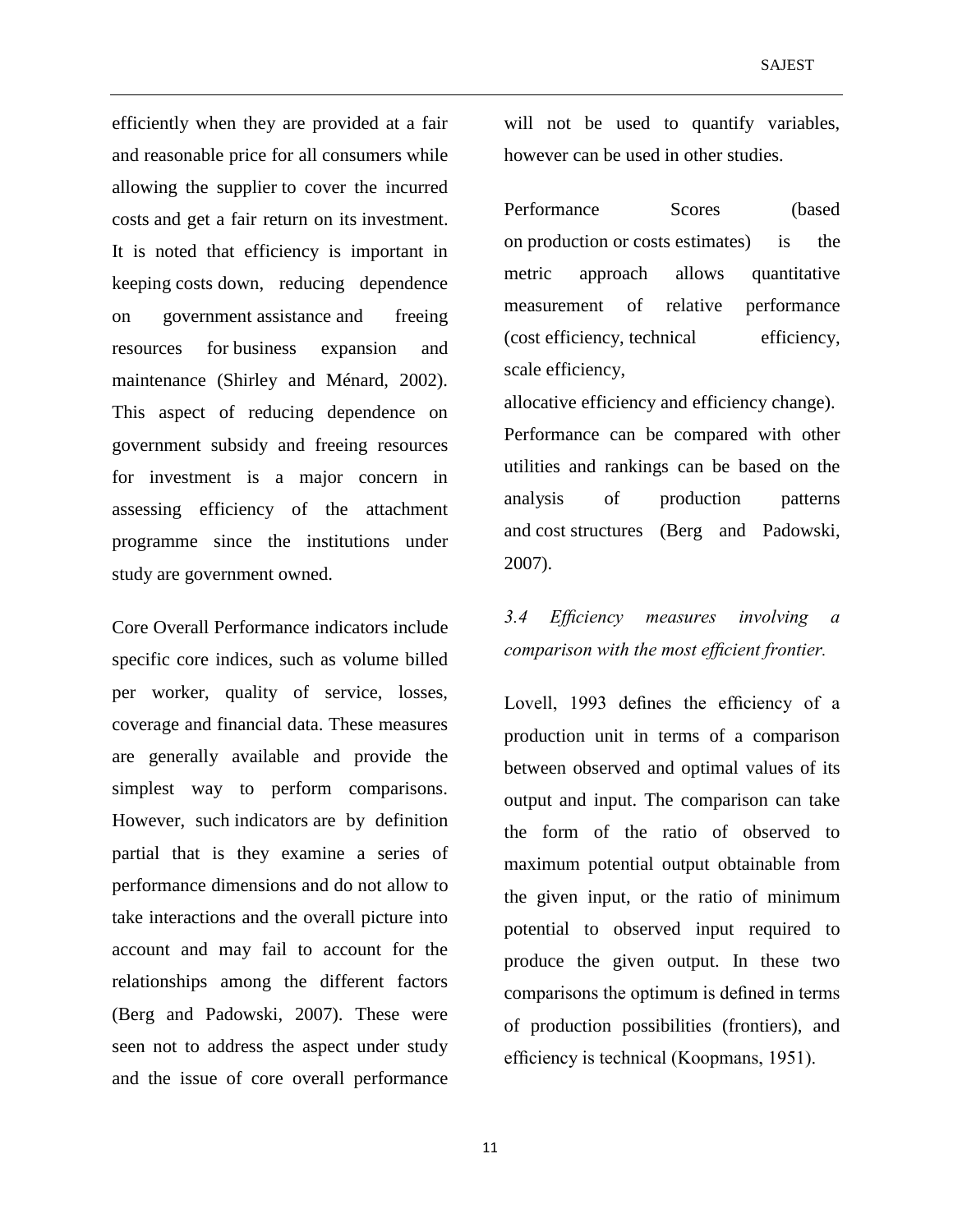The allocative efficiency in economic theory measures a firm's success in choosing an optimal set of inputs with a given set of input prices; this is distinguished from the technical efficiency concept associated with the production frontier, which measures the firm's success in producing maximum output from a given set of inputs. In this regard, understanding on measurement of efficiency using various approaches will help in either choosing one or combining them for best results and sound decision making in the management of the IAP.

Among its several useful properties, one of the most important is the fact that the reciprocal of the direct input distance function has been proposed by Debreu (1951) as a coefficient of resource utilization, and by Farrell (1957) as a measure of technical efficiency. This property has both a theoretical and a practical significance. It allows the direct input distance function to serve two important roles, simultaneously. In this regard, it provides a complete characterization of the structure of multiinput, multi-output efficient production technology, and a reciprocal measure of the distance from each producer to that efficient technology.

Linear programming theory is a milestone of efficiency analysis. Charnes and Cooper (1961) made considerable contributions to both theory and application in the development of linear programming, and popularize its application in Data Envelope Analysis (DEA) in the late 70s (Charnes et al., 1978). The use of linear programming and activity analysis can be found in the work of Leontief (1941, 1953) who developed a special case of activity analysis which has come to be known as input-output analysis.

By enveloping data points with linear segments, the programming approach reveals the structure of frontier technology without imposing a specific functional form on either technology or deviations from it. It is one of these characteristics of DEA which makes it suitable for this study. Frontier technology provides a simple means of computing the distance to the frontier - as a maximum feasible radial contraction or expansion of an observed activity. This explanation is consistent with Debreu's coefficient of resource utilization and with Farrell's efficiency measures. (Debreu, 1951; Farrell, 1957)

### *3.5 The economic model*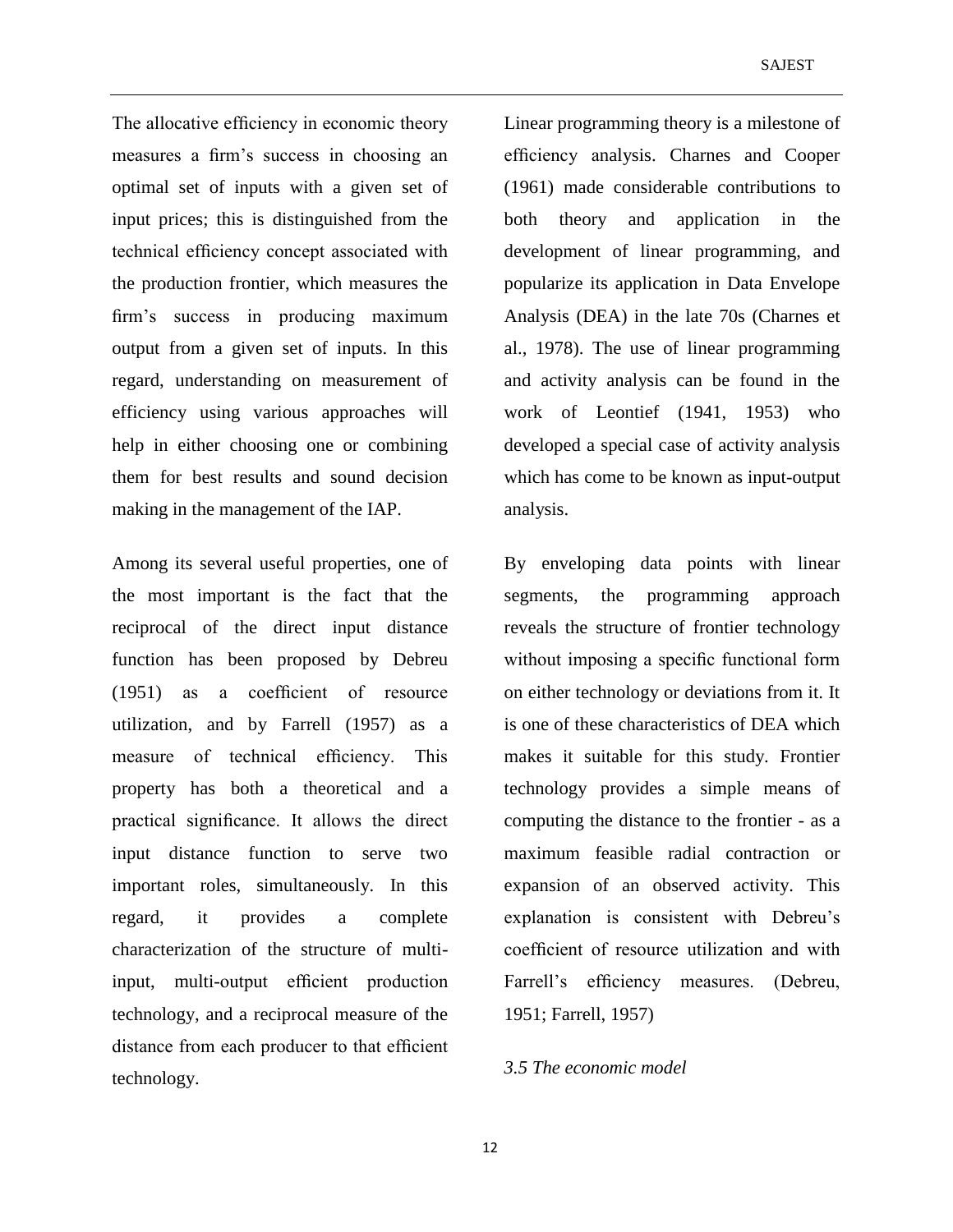Measuring efficiency for any data set of the economic model requires first to determine what the boundary of the production set can be; and then to measure the distance between any observed point and the boundary of the production set. Given a list of p inputs and q outputs, in economic analysis the operations of any productive organization can be defined by means of a set of points, Ψ, the production set, defined as follows in the Euclidean space  $Rp+q +$ :  $\Psi = \{(x,y) | x \in \mathbb{R} \mid p \rightarrow y \in \mathbb{R} \mid q \rightarrow (x,y) \text{ is }$ feasible}, where x is the input vector, y is the output vector and "feasibility" of the vector (x,y) means that, within the organization under consideration, it is physically possible to obtain the output quantities y1,...,yq when the input quantities x1,...,xp are being used with all quantities being measured per unit of time.

Simar and Wilson (2001) pointed out that no behavioural assumptions are necessary for measuring technical efficiency. From a purely technical point of view, either the input or the output distance function can be used to measure technical efficiency-the only difference is in the direction in which distance to the technology is measured. The way of looking at the frontier will typically depend on the context of the application. For instance, if the outputs are exogenous and not under the control of the Decision Makers (for example as in most of the public services), input efficiency will be of main interest, since the inputs are the only elements under the control of the managers. But even in this case, both measures are available.

Starting from the first empirical application of Farrell, several different approaches for efficient frontier estimation and efficiency score calculation have been developed. In these models, the attainable set  $\Psi$  is defined through a production frontier function,  $g(x)$ , β), which is a known mathematical function depending on some k unknown parameters, that is  $\beta$   $\in$ R k, where generally y is univariate, that is  $y \in R +$ . The main advantages of this approach are the economic interpretation of parameters and the statistical properties of estimators; more critical are the choice of the function  $(x, \beta)$ and the handling of multiple inputs and multiple outputs cases (Farrell, 1957).

### *3.6. Nonparametric Models.*

These models do not assume any particular functional form for the frontier function  $g(x)$ , (Farell, 1957). The main pros of this approach are the robustness to model choice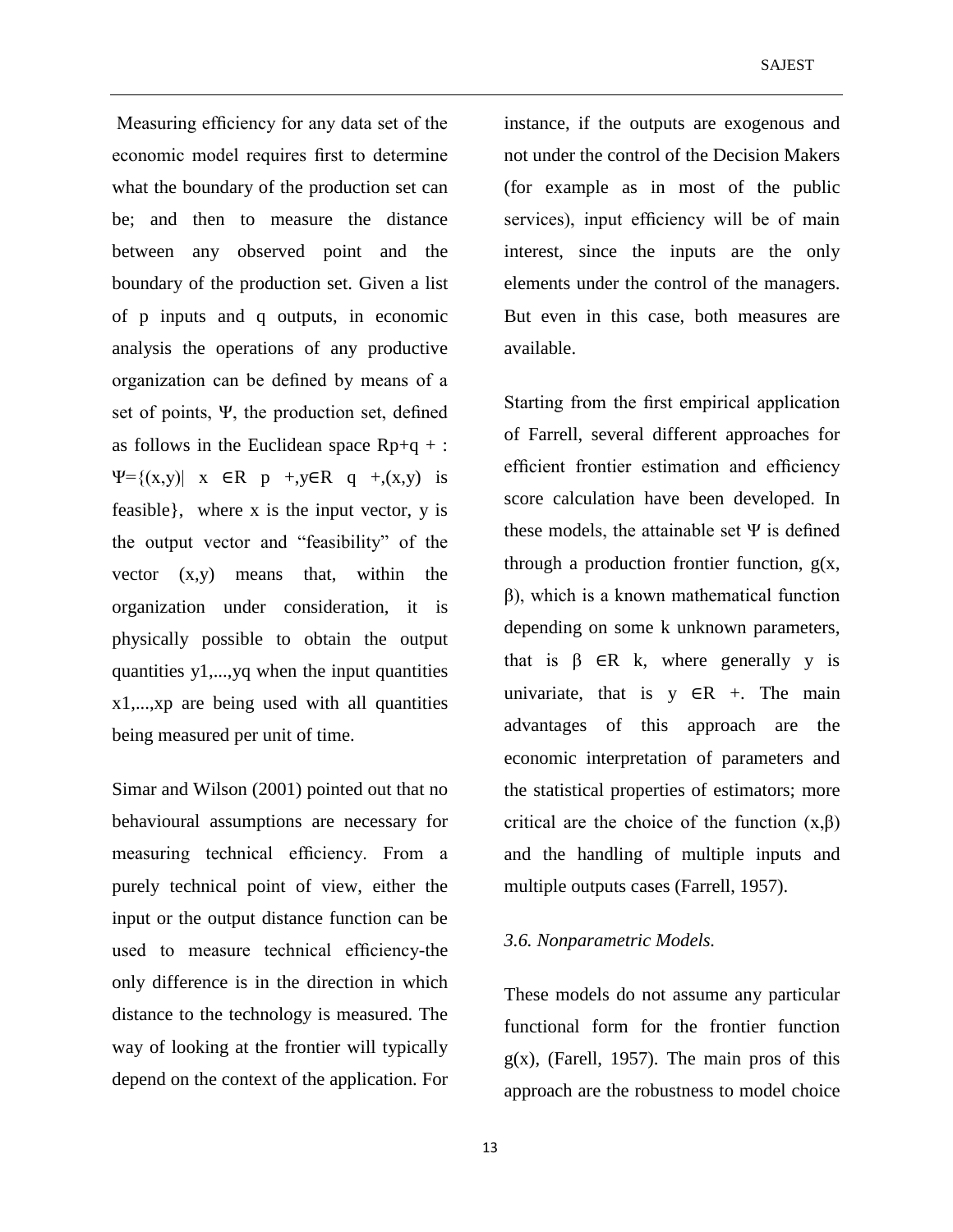and the easy handling of multiple inputs and multiple outputs case, while their main limitations are the estimation of unknown functional and the curse of dimensionality, typical of nonparametric methods. This will suggest more of the need to use DEA in this research giving room for further studies in the areas considering the aspect of multiple inputs and outputs. The mainly used approaches in empirical works are the nonparametric (deterministic) frontier approach and the (parametric) stochastic frontier approach. The nonparametric frontier approach, based on envelopment techniques (DEA FDH), have been extensively used for estimating efficiency of firms as it relies only on very few assumptions for Ψ. The main nonparametric estimators available are the Data Envelopment Analysis (DEA) and the Free Disposal Hull (FDH).

#### *3.7 Data Envelopment Analysis (DEA).*

Data envelope analysis is a non-parametric method for the estimation of production frontiers. It is used to empirically measure productive efficiency of decision making units (DMU) when the production process presents a structure of multiple inputs and outputs. Musemwa et al. (2013) indicate that Data Envelope Analysis has the ability to

incorporate technical parameters that may not be captured by parametric production efficiency methods and is capable of handling multiple inputs and outputs as highlighted above. It is also used for benchmarking in operations management, where a set of measures is selected to benchmark the performance of manufacturing and service operations (Cook et al., 2014). Non-parametric approaches do not assume a particular form or shape for the frontier however, they do not provide a general relationship (equation) relating to input and output. With the increasing use of DEA, in operation research and economics and its merits highlighted above, it is deemed necessary for its application in this research as well since it is designed to help in measuring and improving performance of organizations institutions of tertiary education targeted. The quest for greater efficiency is never ending as managers are always under pressure to improve performance of their organizations. Industrial attachment programme has to be managed with greater efficiency to produce maximum value out of the attachees, the production sector, host organizations and institutions of higher learning. In the public sector, governments are constantly seeking value for tax payers' money, while the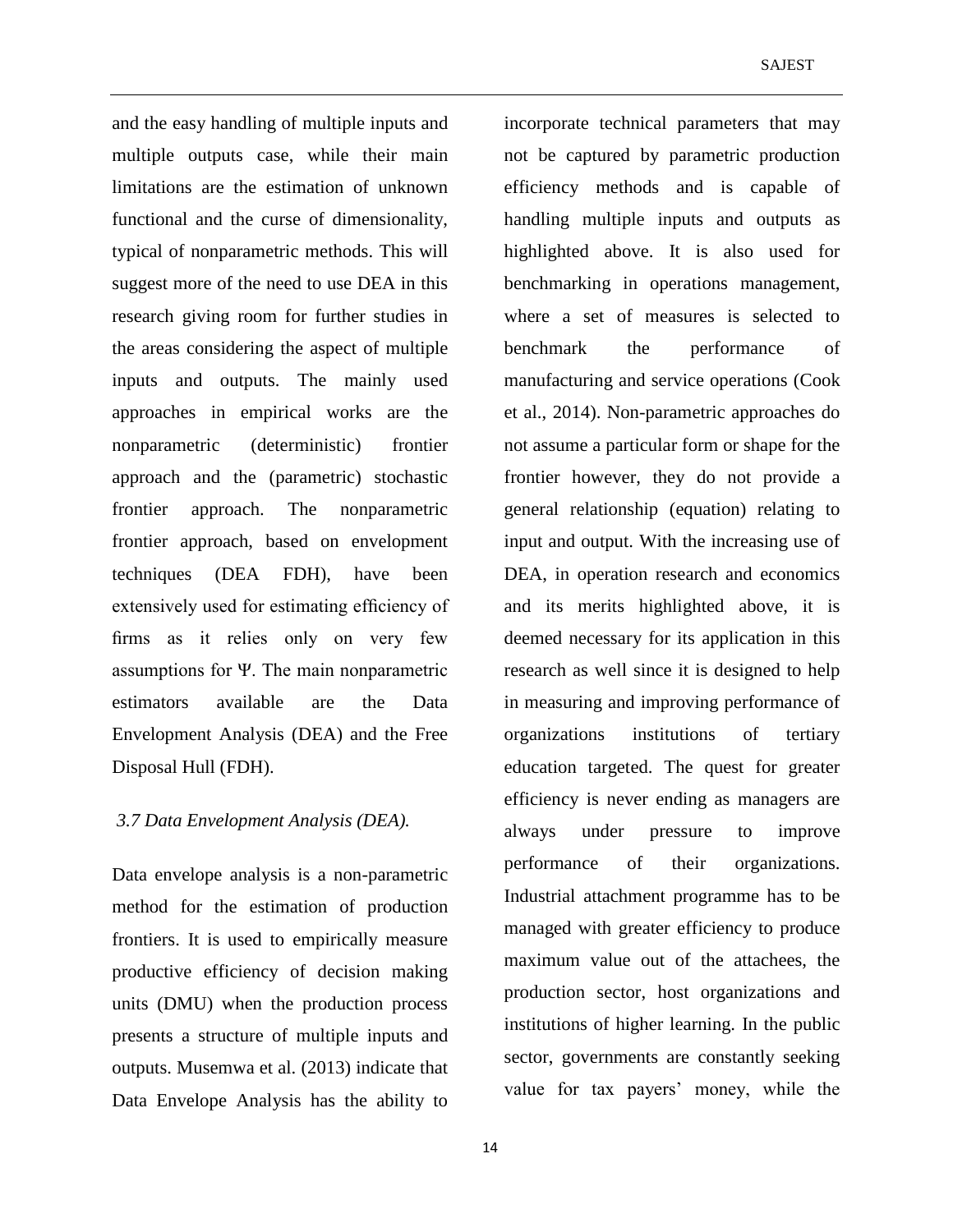emergence of a more global economy has intensified competitive pressures on commercial companies who happens to be employers of graduating students following a year of industrial attachment.

The analysis compares the relative efficiency of organizational units such as bank branches, hospitals, vehicles, shops and other instances where units perform similar tasks as with agricultural colleges and host organizations. These units use similar resources referred to as inputs to generate similar outputs, however there could be considerable differences in the way in which individual units combine these inputs to produce outputs. There may be also differences in potential caused by the technology they have, geographical location and catchment population where institutions of higher learning are not spared of this phenomena depending much on the year of establishment.

DEA allows one to take account of all the important factors that affect the organization's performance to provide a complete and comprehensive assessment of efficiency. It does so by converting the multiple inputs and outputs in a single measure of productive efficiency. It offers various ways of visualizing the results and shows in detail which units are performing the best and why they are doing so. These will help either in the review or formulation of a sound IAP policy focusing on efficiency to produce competent cadres from minimum inputs. Mbanga (2000) noted that many organizations such as banks, hospitals, airlines, government departments and local authorities uses the DEA to perform a number of tasks which include resource allocation, relocating from the inefficient to the efficient, identification of best and poor practice, target setting, monitoring efficiency changes over time and rewards for good performance. This qualifies the DEA for analyzing the data for this specific study.

DEA was rated best by other researchers assessing efficiency of government departments, hospitals and banks (Mbanga, 2000). This is in line with the study being under taken. It has the ability to incorporate technical parameters that may not be captured by parametric models (Coelli et al., 2005). Therefore use of DEA in undertaking an efficiency study for the industrial attachment programme for agricultural colleges in the Department of Agricultural Education and Farmer Training is relevant and results will however benefit all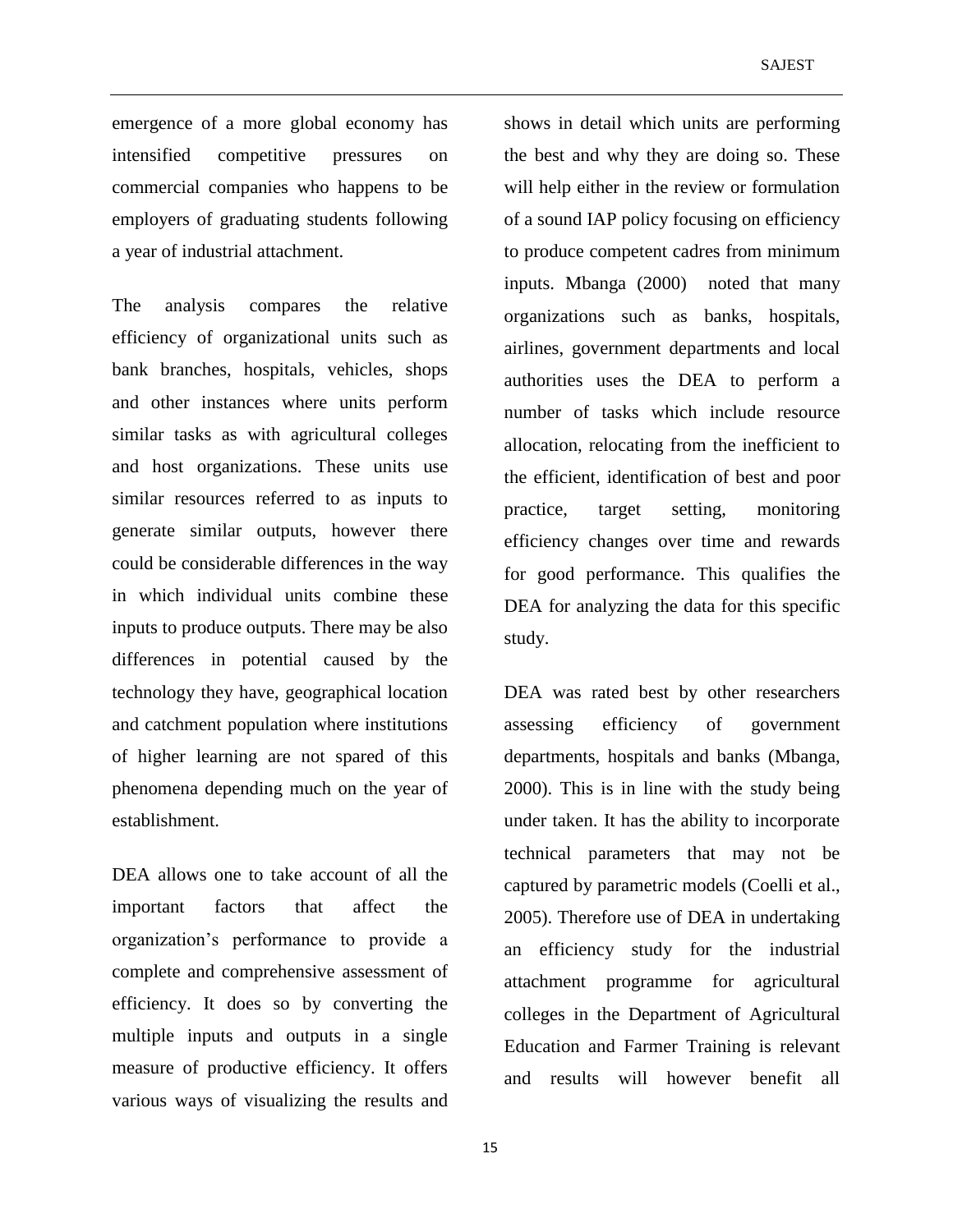institutions of higher learning which practice industrial attachment as a training methodology. It is critical to define and select the units to use in the analysis, decide which factors to use for inputs and outputs and analyze and interpret the results.

The DEA estimator of the production set initiated by Farrell (1957) and operationalized as linear programming estimators by Charnes et al. (1978) assumes the free disposability and the convexity of the production set Ψ. It involves measurement of efficiency for a given unit (x, y) relative to the boundary of the convex hull of  $X = \{(Xi, Y_i), i=1,...,n\}$ :

ΨDEA = (x,y)∈R p+q + | y ≤ n i=1 γiYi;x ≥ n i=1 γiXi, for  $(\gamma_1,...,\gamma_n)$  s.t. n i=1  $\gamma_i = 1;\gamma_i$ ≥0,i=1,....,n (Farrell, 1957).

ΨDEA is thus the smallest free disposal convex set covering all the data. The ΨDEA allows for Variable Returns to Scale (VRS) and is often referred as ΨDEA−V RS (Banker, Charnes and Cooper, 1984). DEA by the nature of handling multiple inputs and outputs appears to be the best among other data processing methods/ package in assessing efficiency of the Industrial Attachment Programme for agricultural colleges in Zimbabwe and therefore will be

adopted for this study. The measures were found not directly used in colleges but in host organisations where these students get attachment such as farms, schools, banks and hospitals. These provided good models for measuring efficiency which can also be applied in the agricultural colleges for best results towards the improvement of the industrial attachment.

# **4. Factors which affect efficiency of the Industrial attachment programme.**

The efficiency of the Industrial Attachment Programme also consists of technical, economic and allocative efficiency. These various types of efficiency are aligned with factors affecting and some might be found crosscutting.

To effectively guide policy makers, host organizations, students, directorate and colleges, it is critical to identify factors that affect the efficiency of the Industrial attachment programme. Factors that affect the success of the Industrial Attachment Programme which include evaluation/ assessment methods employed, relationships of students with co-workers and seniors of the host company and college lecturers. Costs attached to the IAP and linkages among the students, college and the host are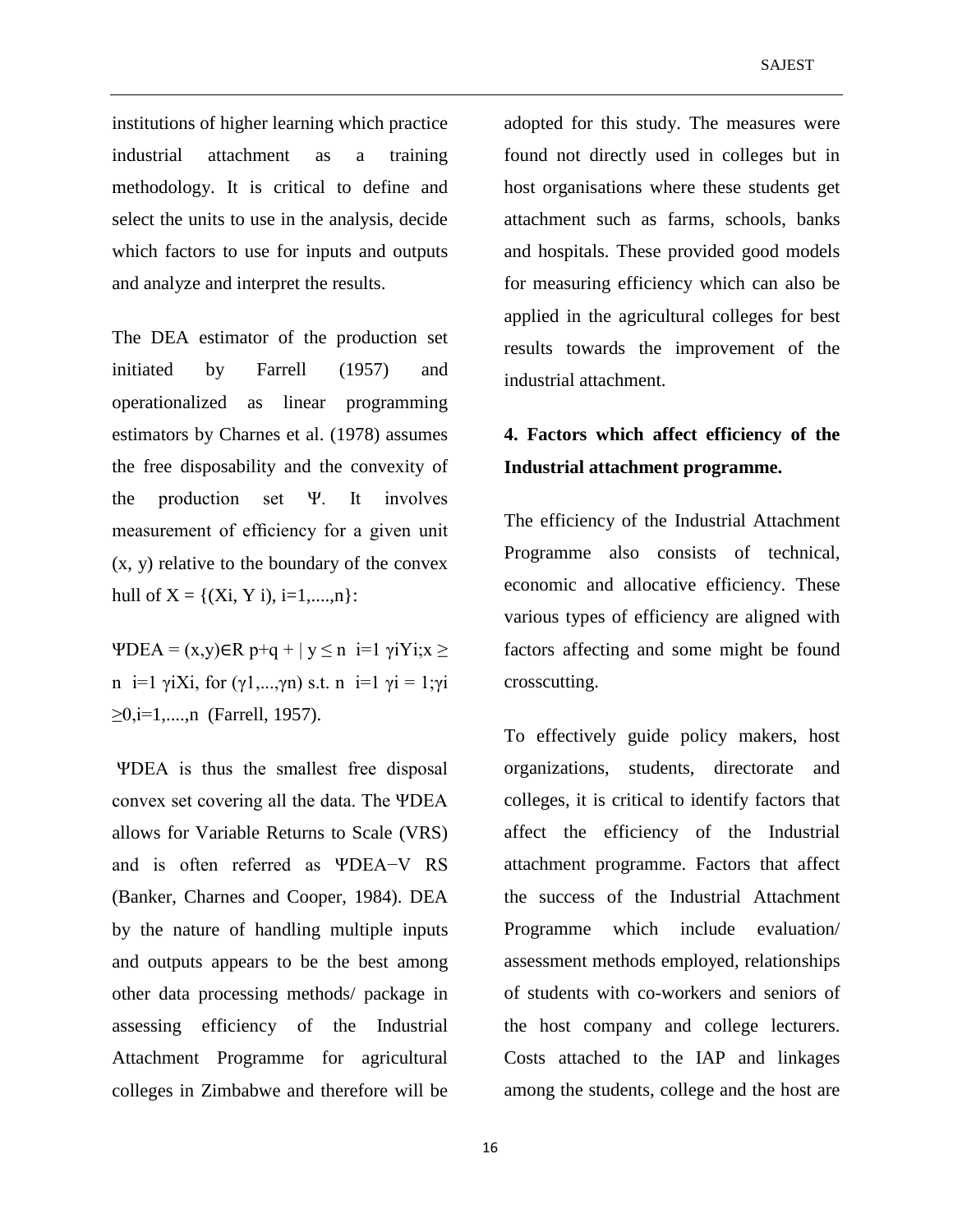SAJEST

some of the factors. Hughes and Moore, 1999 adds to the factors by indicating that, perception of the host organization towards industrial attachment, financing of the programme, nature of assessors (from the college and host organisations) and timing of the programme affects efficiency of the industrial attachment programme (Clements, 2010). Punia (2013) noted specific human oriented factors such as motivation, attitude, emotional intelligence, support from management and peers, training style and environment, open-mindedness of trainer, job related factors, self-efficacy and basic ability where special attention should be paid for efficiently run industrial attachment programme.

King (1994) indicates that, courses covered before going for attachment impact a lot on efficiency of the industrial attachment programme since they complement each other. Edziwa and Chivheya (2013) pointed out that for a student to maximize experiential learning during farm/industrial attachment, it is imperative that the place of attachment be relevant to the needs of a student's programme. This encompasses nature of activities at the place, technology that is in synch with current trends and appropriate mentorship.

Mentorship in this regard can be regarded as key since it requires personnel that has requisite knowledge and skills in the field of study and the ability to coordinate various resources towards the organizational goals. This sub topic being a component under study, more factors will be unearthed with possible measures to address them for more gains specifically on Agricultural colleges together with other institutions which practice Industrial Attachment.

# **5. The industrial attachment programme in Zimbabwe.**

*5.1 Agricultural colleges (Department of Agricultural Education and Farmer Training).*

Departmental operations are guided by the mission and vision given below as extracted from the Departmental strategic plan of 2010.

### **Mission:**

Produce agricultural graduates capable of delivering agricultural support services in practical farming, research, extension and farmer training.

# **Vision:**

To promote the development of an efficient, competitive and sustainable agricultural sector that assures food security band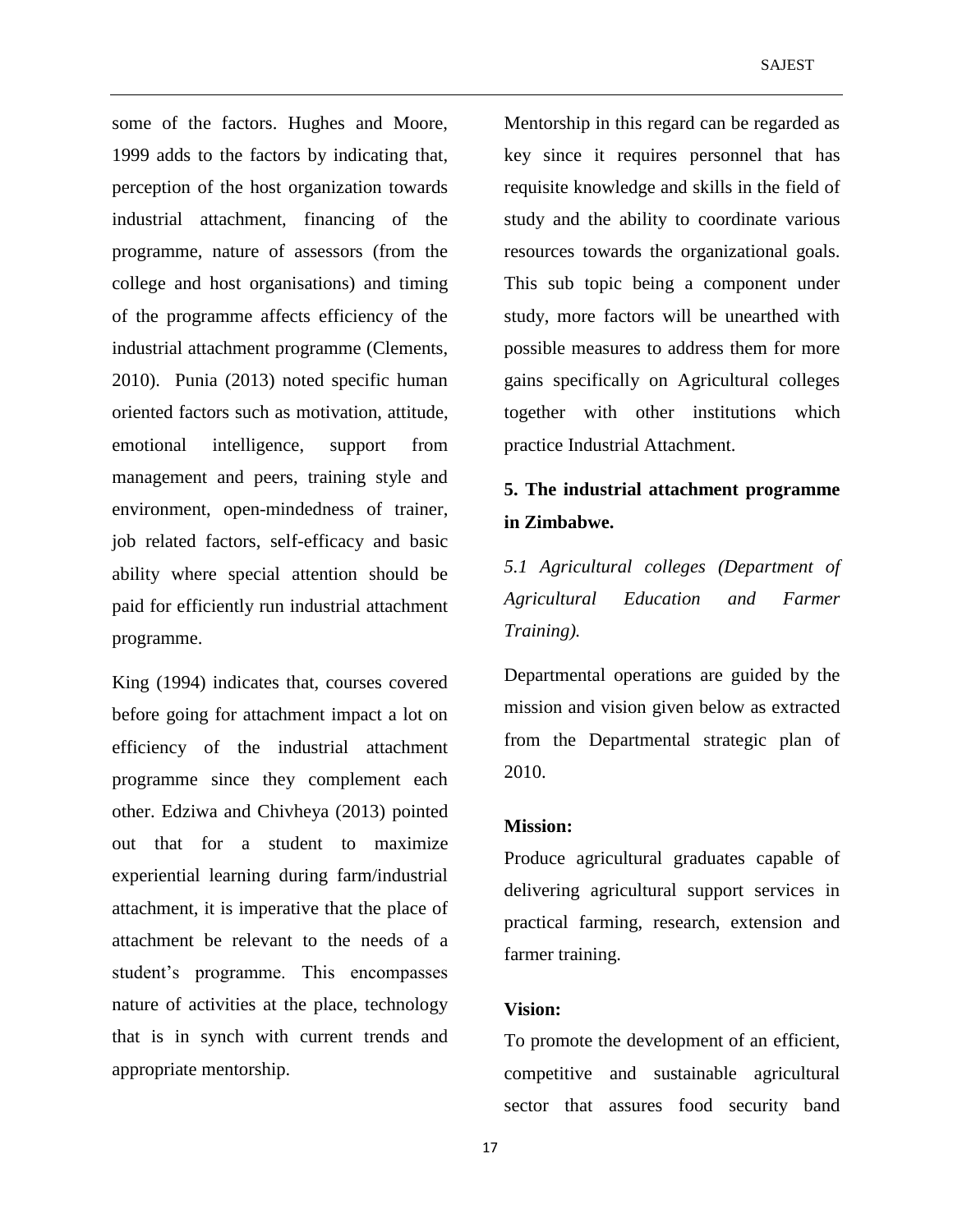increased income through capacitating of farmers by way of availing adequate mechanization and irrigation facilities. The vision recognizes the need to strengthen and expand the emerging opportunities brought about by the land reform Program, and deals with the challenges facing the agricultural sector. This vision strives to contribute to the overall goal of poverty reduction and fulfilment of the millennium development goals.

# **Goals:**

To provide youngsters, aspiring agriculturists, farmers and scientists with the right attitude, an appreciation of the importance of the sector, farming knowledge, skills and science in the practice of agriculture in order to:

- Provide entrepreneurial and adequately trained personnel capable of steering vibrant agricultural operations in order to achieve sustainable agricultural productivity nationally.
- Build and maintain a pool of skilled, competent and innovative core personnel, capable of meeting the diverse needs of various stakeholders such as producers, processors, marketers, researchers, administrators, planners and other

agribusiness experts who drive the agricultural sector towards the attainment of its vision.

- provide short term training and education to farmers on identified problems and keep them abreast with current development in the sector.
- have agricultural colleges being centres of excellence in their respective localities.

# **Core functions**

- Agricultural Education;
- Farmer training.

# *5.2 Historical background*

The department of Agricultural Education and Farmer Training operated as a branch under the Ministry of Agriculture for years since the 1950s. It was elevated to departmental level in 2004 when its span of control was expanded from the traditional seven to fourteen (14) agricultural colleges till 2010 when the agreement elapsed following the training of the needed frontline officers that is certificate holders. (Training standards for agricultural colleges 2004, regulations for students in Agricultural colleges (undated) Director's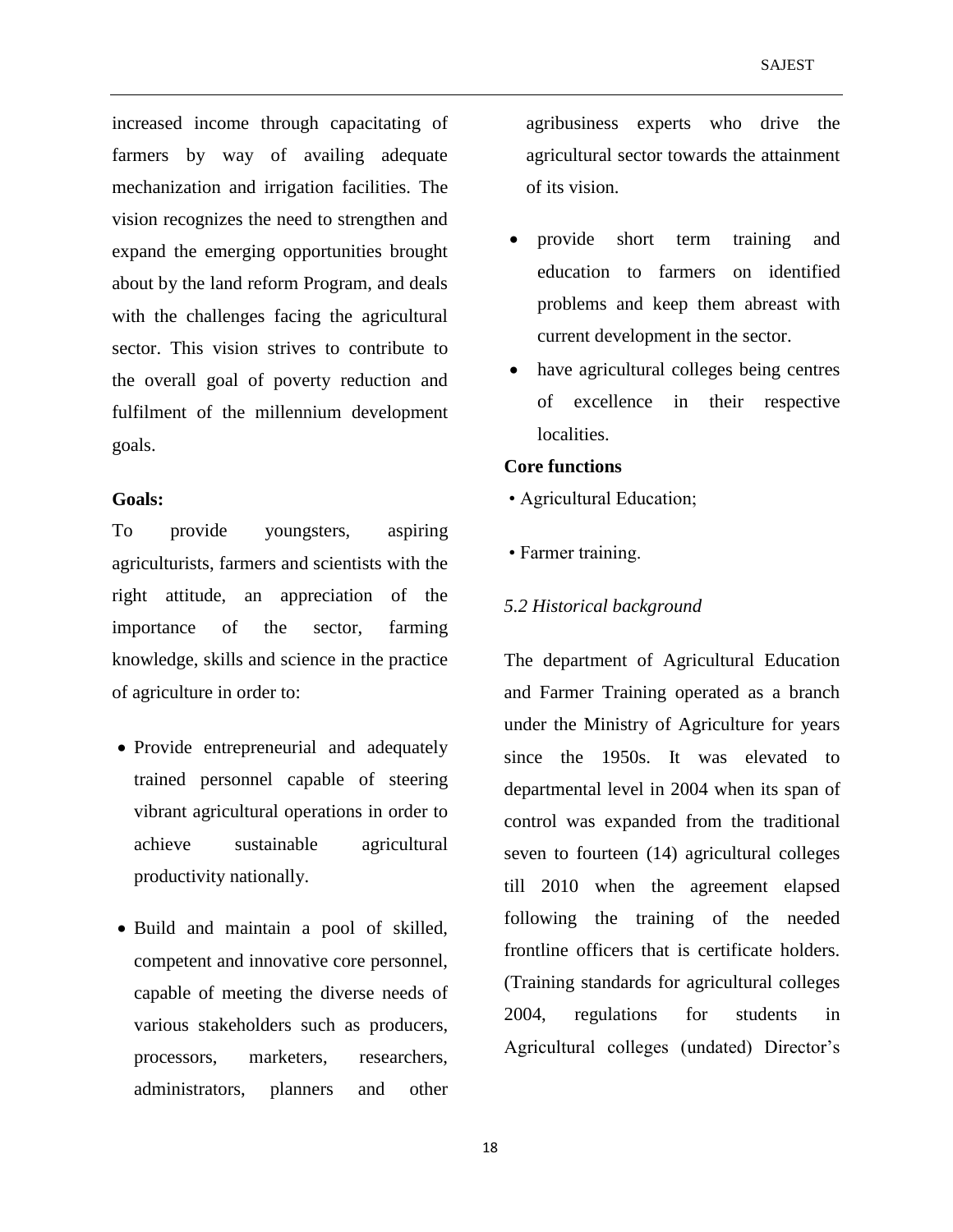report, 2010 department of agricultural education and farmer training.

By then, the department ran fourteen colleges seven of which were being run in conjunction with the Ministry of Youth Development, Indigenisation and Empowerment in the training of students at certificate level under an apprentice program which was fully funded by government. This became necessary in order for the department to cope with the increased demand for front line personnel by the Department of AGRITEX after the inception of the land reform program as a measure to increase production and productivity. Since 2010, the department remained with seven (7) colleges namely Chibero, Esgodini, Gwebi, Kushinga Phikelela, Mazoe vet, Mlezu and Rio Tinto Agricultural colleges till 2011 when Shamva Agricultural College was opened in Mashonaland Central province to make them eight (8), (DAEFT annual report 2011).

# **6. Conclusion**

From the review, efficiency of the IAP can be affected by the assessment and evaluation methods employed during the course of training, relationships of students with core workers, supervisors, owners of the host

organizations and college lecturers. Perception of the host organizations towards the IAP, financing and timing of the programme were also other factors noted. Courses covered before going for the IA were also indicated to affect the IAP. Measures of academic performance such as examinations, tests, assignments and exercises were also covered together with the measures of efficiency which included the DEA, SFA and the FDH. The IAP in Zimbabwe covering the agricultural colleges and other tertiary education institutions was also reviewed. This was deemed necessary in addressing the assessment of the IAP under study.

Industrial attachment has been adopted by tertiary institutions in various continents and increasingly being adopted for its strengths in preparing students for the job market and marrying theory to practice in line with the Reconstructionist approach to education. It was noted that benefits and challenges are experienced in the process by various stake holders hence the need to assess the efficiency level within the department of agricultural education and farmer training using some of the analysis methods reviewed like the DEA.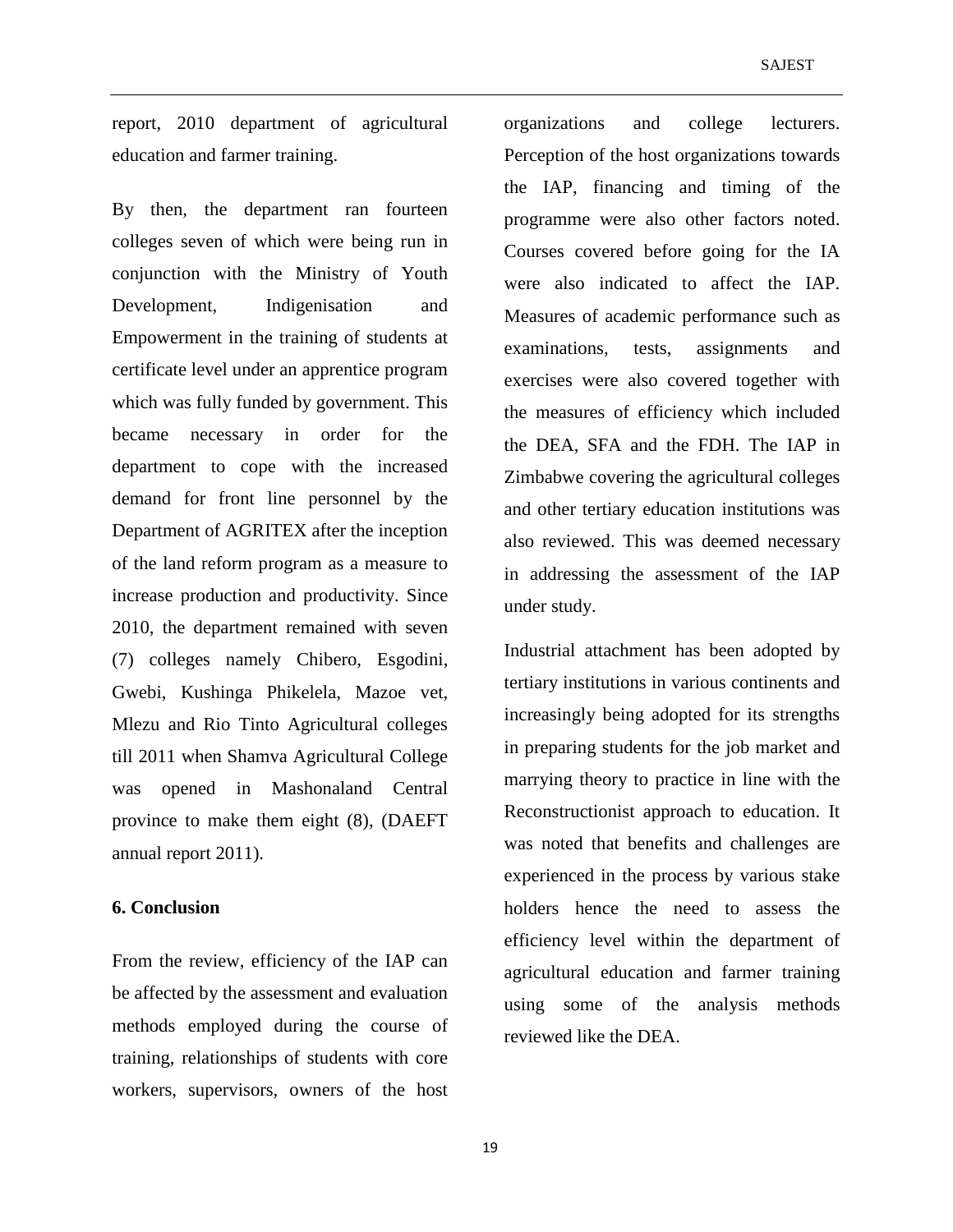### **7. References**

Ajibefun, L.A. and Daramola, A.G. 2003. « Determinants of technical and allocative efficiency of micro-enterprises: firm-level evidence from Nigeria », African development review, 15(2-3): 33 – 395 [3].

Ari, S. 2014. "Social Reconstructionist Philosophy of Education and George S. Counts-observations on the ideology of indoctrination in socio-critical educational thinking." *International Journal of Progressive Education* 10#1.

Berg, S. 2007. Conflict Resolution: Benchmarking Water Utility Performance. Public Admin. Dev. 27, 1-11.

Berg, S. and Padowski, J.C. 2007. Overview of Water Utility Benchmarking Methodologies:From Indicators to Incentives. Public Utility Research Center, University of Florida. Available [http://warrington.ufl.edu/centers/purc](http://warrington.ufl.edu/centers/purc/purcdocs/papers/0712%20%20Overview%20of%20water.pdf) [/purcdocs/papers/0712 Overview of](http://warrington.ufl.edu/centers/purc/purcdocs/papers/0712%20%20Overview%20of%20water.pdf)  [water.pdf.](http://warrington.ufl.edu/centers/purc/purcdocs/papers/0712%20%20Overview%20of%20water.pdf)

Charnes, A. 1978. Measuring the efficiency of decision- Making units.European Journal of Operational Research, 2(6):429–444.

Clements, M. D. 2010. Building learning capability: enhancing the learning talent chain by connecting environments. Development and learning in organisations, vol. 24 iss:pp, 7-9.

Coelli, T. J. 2005. An Introduction to Efficiencyand Productivity Analysis. Spinger, second edition.

Covay,E. and Carbonaro, W. 2010. Participation in Extracurricular Activities, Classroom Behavior and Academic Achievement. *Sociology of Education*, v83 n1 p20-45

Cuban, L. 2015. *[Content vs. skills in high](https://larrycuban.wordpress.com/2015/11/03/content-vs-skills-in-high-schools-21st-century-arguments-echo-19th-century-conflicts/)  schools - 21st [century arguments echo 19th](https://larrycuban.wordpress.com/2015/11/03/content-vs-skills-in-high-schools-21st-century-arguments-echo-19th-century-conflicts/)  [century conflicts,](https://larrycuban.wordpress.com/2015/11/03/content-vs-skills-in-high-schools-21st-century-arguments-echo-19th-century-conflicts/)* Retrieved 2018

Darling, N. 2005. Participation in schoolbased extracurricular activities and adolescent adjustment. [Electronic version]. Journal of Leisure Research. v.37.

Debreu, G. 1951. The coefficient of resource utilization.Econometrica, 19(3):273–292.

Eccles, J. & Templeton, J. 2002. Extracurricular and other after-school activities for youth. Review of Research in Education, 26, 113-180.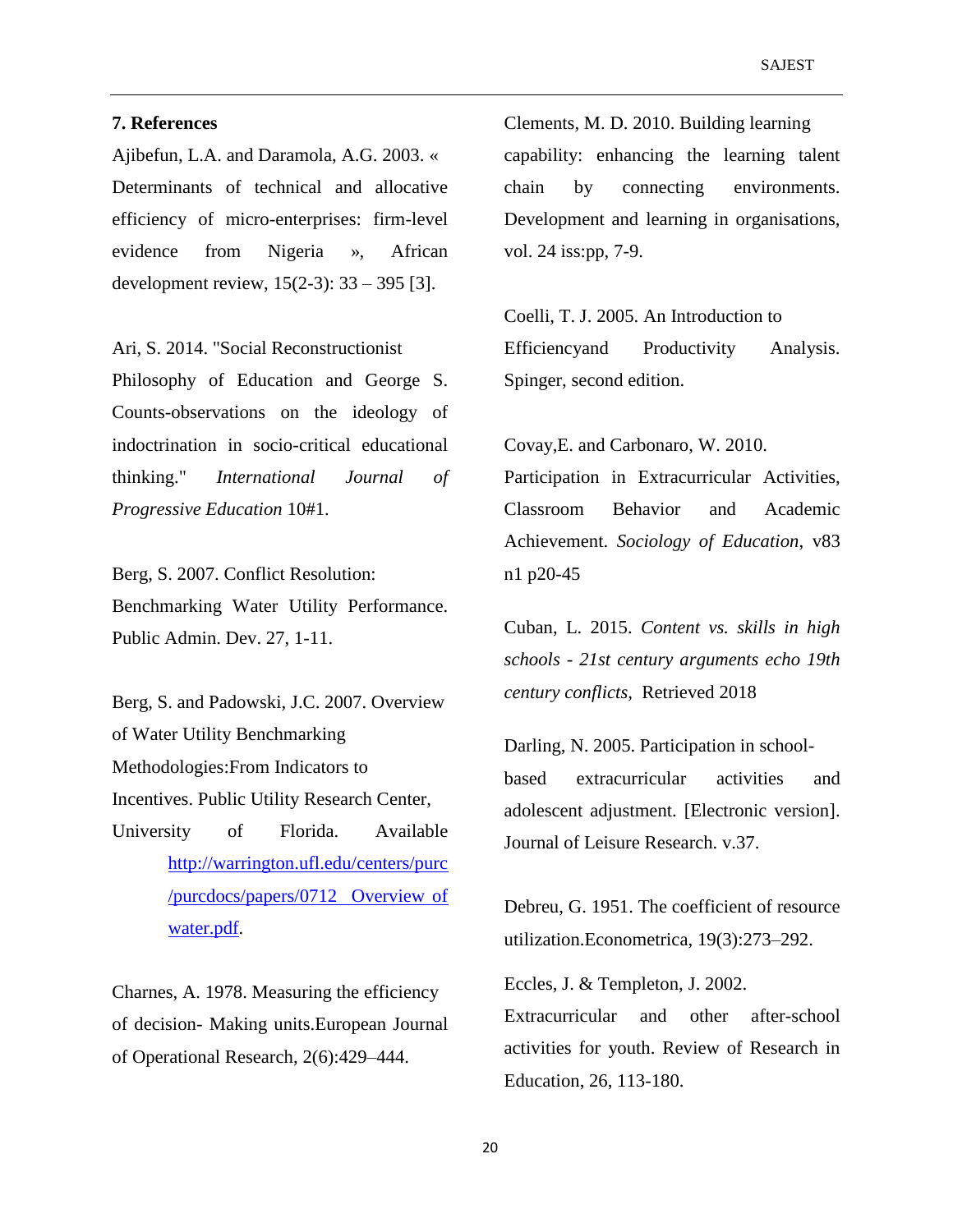Edziwa, X. and Chivheya, R. 2013. Agriculture Teacher Education in Zimbabwe: A Teacher-Mentors' View of Trainee Teachers Holding National Certificate in Agriculture. Journal of Emerging Trends in Educational Research and Policy Studies, 3(4): 495-500.

Edziwa, X. and Chivheya, R. 2015. Farm attachment as a training methodology for Zimbabwe agricultural colleges' students, post land reform: Challenges Encountered. Journal of Emerging Trends in Educational Research and Policy Studies, 4(1): 74-78.

Farrell, M. 1957. The Measurement of Productive Efficiency. *Journal of the Royal Statistical Society*, 120(3):253–290.

Graham, S. 2015. *Preparing for the 21st Century: Soft Skills Matter*, Huffington Post, Retrieved 2018.

Hughes, J. P. 2015. "Theory into practice in Australian progressive education: the Enmore Activity School." *History of Education Review* 44#1.

Hughes, J. and Moore, A. 1999. Practicum

learning: Perils of the Authentic Work Place. Higher Education Research and Development, 17(2): 207-220.

Jain, R. and Clark, K. 2013. ["The Liberal](http://classicalacademicpress.com/the-liberal-arts-tradition-a-philosophy-of-christian-classical-education/#.VPXUoXZb5uo)  [Arts Tradition: A Philosophy of Christian](http://classicalacademicpress.com/the-liberal-arts-tradition-a-philosophy-of-christian-classical-education/#.VPXUoXZb5uo)  [Classical Education"](http://classicalacademicpress.com/the-liberal-arts-tradition-a-philosophy-of-christian-classical-education/#.VPXUoXZb5uo) (Classical Academic Press) and represents a significant additional recovery of the classical tradition of education that describes the context surrounding liberal arts education as PGMAPT: piety, gymnastic, music (as education in wonder) arts (as in the seven liberal arts), philosophy and theology ,*Claritas Publishing. Retrieved 2018.*

Koopmans, T. C. 1951. An analysis of production as an efficient combination of activities. Analysis of Production and Allocation. Jhon Wiley and Sons, Inc.

Koopmans, E. D. 1951. Activity Analysis of Production and Allocation, Cowells commission for research in economics. New York.

Lovell, C. K. 1993. Production frontiers and productive efficiency. In Fried, A. O.,

Mahoney, J. L. 2005. An ecological analysis of after-school program participation and the development of academic performance and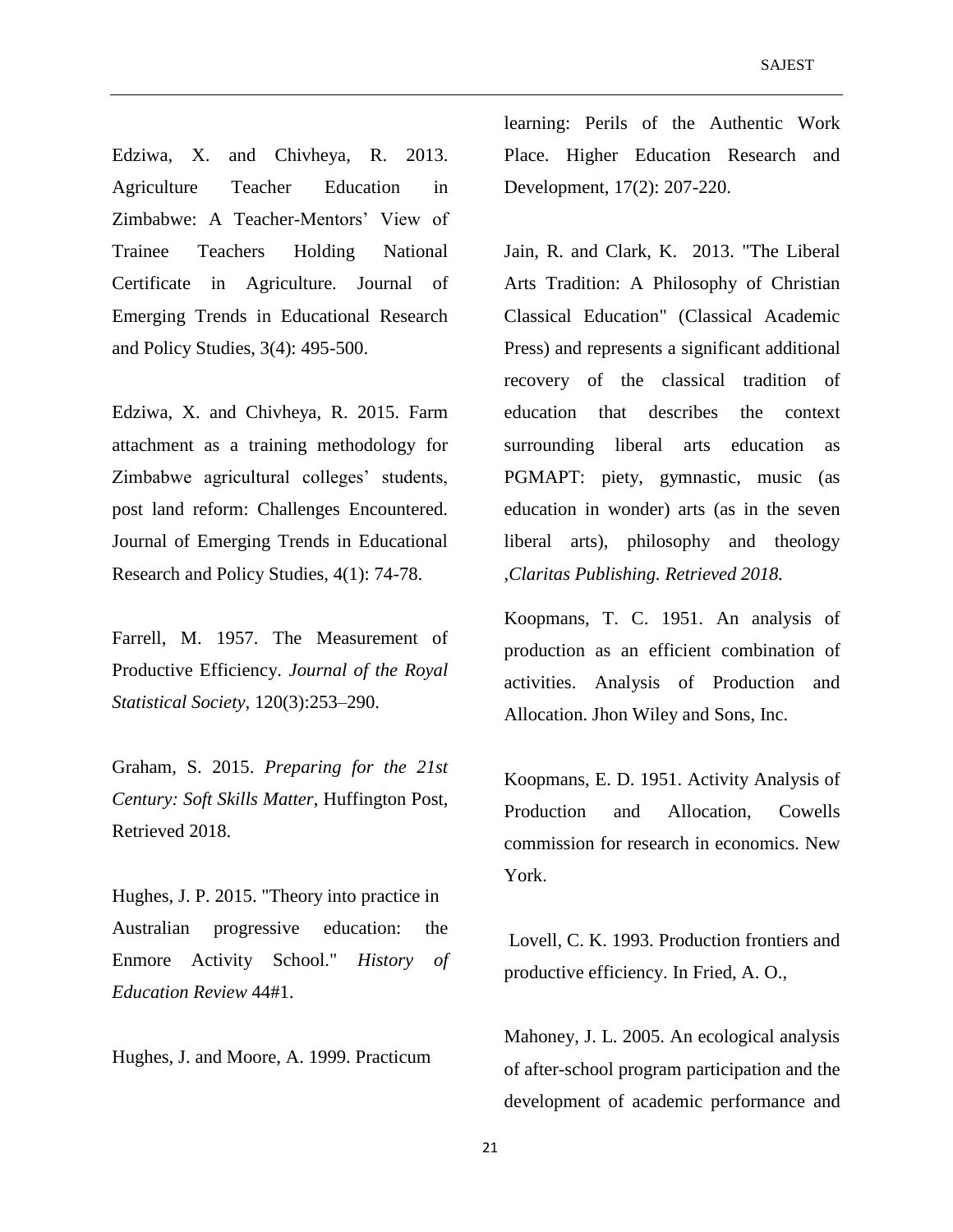motivational attributes for disadvantaged children. *Child Development, 76*, 811– 825[.Cross Ref](https://doi.org/10.1111/j.1467-8624.2005.00879.x) [Pub Med](http://www.ncbi.nlm.nih.gov/entrez/query.fcgi?cmd=Retrieve&db=PubMed&dopt=Abstract&list_uids=16026498) [Google Scholar](http://scholar.google.com/scholar_lookup?title=An%20ecological%20analysis%20of%20after-school%20program%20participation%20and%20the%20development%20of%20academic%20performance%20and%20motivational%20attributes%20for%20disadvantaged%20children&author=JL.%20Mahoney&author=H.%20Lord&author=E.%20Carryl&journal=Child%20Development&volume=76&pages=811-825&publication_year=2005)

Matamande, W. 2012. An investigation of the effectiveness of work related learning: A case study of the industrial attachment programme offered by the faculty of commerce, Universityof Zimbabwe. Retrieved

> from[:http://www.aabri.com/manuscri](http://www.aabri.com/manuscripts/131524.pdf) [pts/131524.pdf.](http://www.aabri.com/manuscripts/131524.pdf) Accessed on 28 March 2018.

Mbanga, M.L. et-al., 2000. Assessing technical efficiency of Quebec dairy farms. Centre for research in the Economics of Agrifood. Research series SR.00. 10.

Musemwa, L. et-al., 2013. Factors affecting efficiency of field crop production among resettled farmers in Zimbabwe*. Invited paper presented at the 4th International Conference of the African Association of Agricultural Economists, September 22-25, 2013, Hammamet, Tunisia*

Musemwa, et-al., 2013. Efficiency of resettled farmers in Mashonaland Central Province of Zimbabwe in crop production: A DEA approach. African journal of Agricultural Research vol. 8 (22) pp 2722- 2729

Manpower Development act; Chapter 28:02, 1986. Harare, Zimbabwe: Fidelity Printers and Refiners.

Munyoro, G. (2016) An Evaluation of the Student Industrial Attachment Programme in Zimbabwe: A case study of Chinhoyi University of Technology. International Journal of Research in Business Management (IMPACT: IJRBM) ISSN (P): 2347-4572; ISSN(E): 2321-886X Vol.

NAMACO, 2010. Approved training eligible for ZIMDEF rebates. Retrieved from: [www.zimdef.org.zw/index .rebates.](http://www.zimdef.org.zw/index%20.rebates) Accessed on 10 May 2018.

Nyamangara, M. E. 2004. Department of Agricultural Education and Farmer Training. Unpublished departmental standards.

Nyamangara, M. E., 2012. Department of Agricultural Education and Farmer Training. Unpublished annual report.

Nziramasanga Commission, 1999. Report of the presidential Commission of Inquiry into Education and Training in Zimbabwe.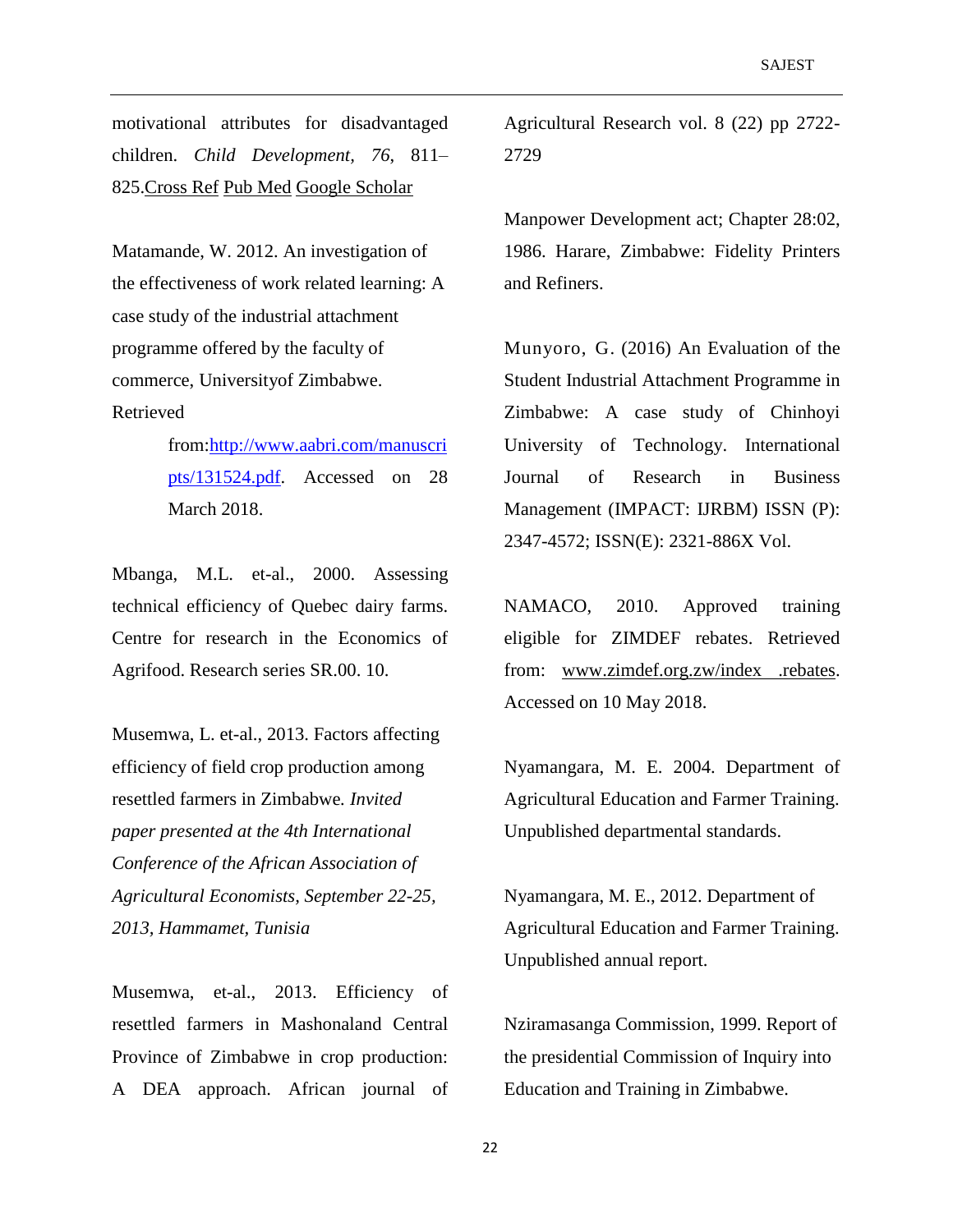Harare, Zimbabwe: Government Printers.

Punia, B.K. 2013. A Review of Factors Affecting Training Effectiveness vis-à-vis Managerial Implications and Future Research Directions.

Rodriguez-Alvarez, A. (2007), « Firm and time varying technical And allocative efficiency: an application to port handling firms », International journal of production economics, 109(1-2): 149 – 161

Sammuel, L. 2012. Students' perspectives of the industrial attachment programme: International Journal of Physical and Social Sciences, 2(9): 12-36.

.

Sherman, et-al., 2013. Deflecting the trajectory and changing the narrative: How self-affirmation affects academic performance and motivation under identity threat. Journal of Personality and Social Psychology, 104, 591–618.

Shirley, M.,& Ménard, C. 2002. Cities awash: a synthesis of the country cases. In M. Shirley (Ed.), Thirsting for efficiency: the economics and politics of urban water system reform (pp. 1-42).Oxford: Elsevier Science.

Simar, L. and Wilson, P. 2001. "A general Methodology for bootstrapping in nonparametric frontier Models." Journal of Applied Statistics.

Snyder, J. A. 2015. "Progressive Education in Black and White: Rereading Carter G. Woodson's Miseducation of the Negro." *History of Education Quarterly* 55#3: 273- 293.

Stumm et-al., 2011. "The Hungry Mind: Intellectual Curiosity Is the Third Pillar of Academic performance." Perspective on Psychological Science.

Tarusikirwa et al., 2003. Measurement and evaluation in education. Mazongororo printing press, Harare, Zimbabwe.

Tremolet, S. and Binder, D. 2010. Efficiency Measures-How do you measure the efficiency of service provision?

Ward et al., 1996. "Achievement and Ability Tests – Definition of the Domain", Educational Measurement, 2, University Press of America.